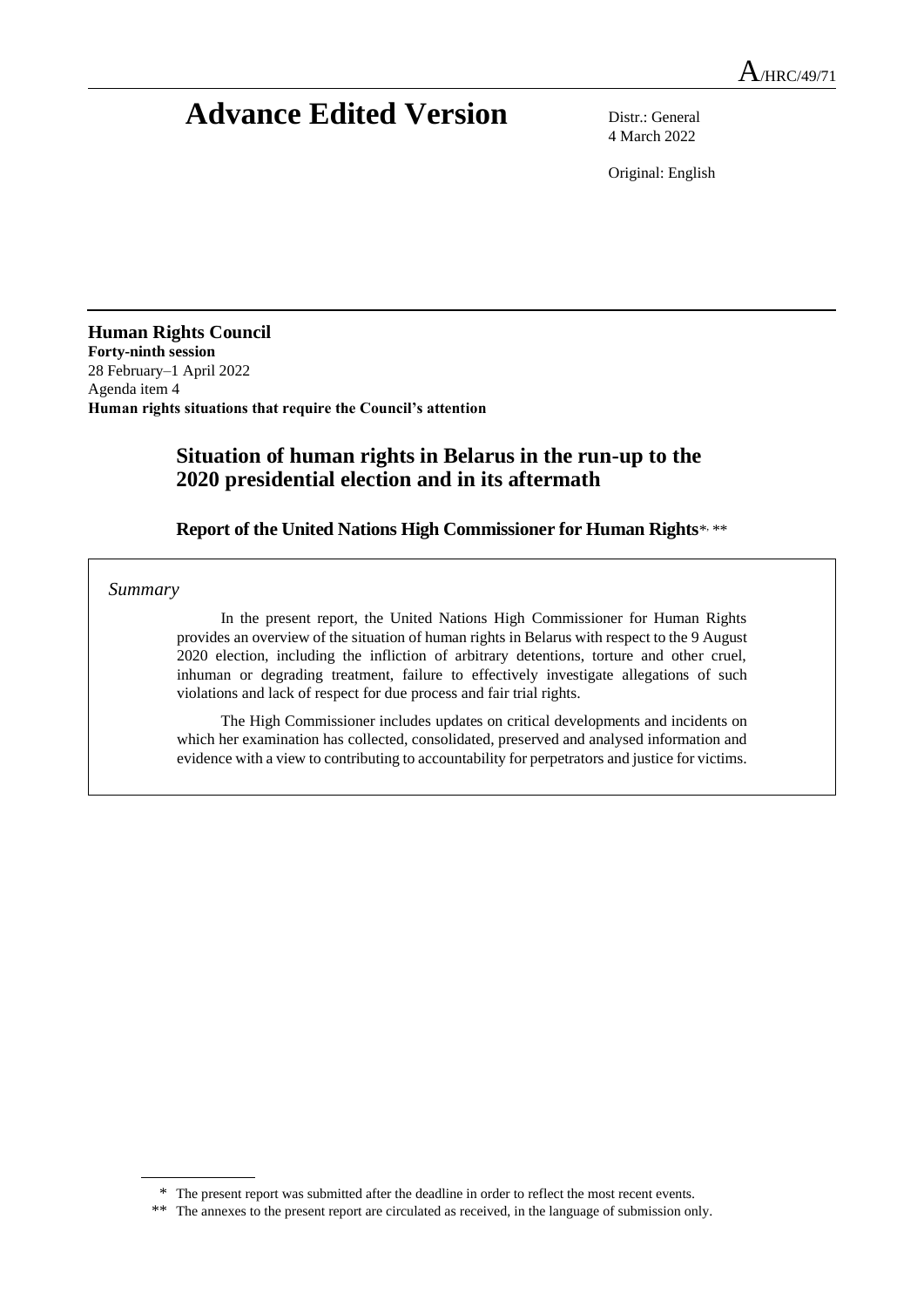# **I. Introduction**

1. In its resolution 46/20, the Human Rights Council requested the United Nations High Commissioner for Human Rights to monitor and report on the situation of human rights in Belarus in the run-up to the 2020 presidential election and in its aftermath, and to carry out a comprehensive examination of all alleged human rights violations committed in Belarus since 1 May 2020. The Council also requested the High Commissioner to present an interim oral update at its forty-eighth session and a comprehensive written report at its forty-ninth session.

2. In accordance with that mandate, the High Commissioner established an examination team on the situation of human rights in Belarus with a secretariat based in Geneva. On 19 May 2021, the High Commissioner appointed three experts to assist her in the discharge of the present mandate: Karinna Moskalenko (Russian Federation), Susan Bazilli (Canada) and Marko Milanović (Serbia).

# **II. Methodology and standard of proof**

3. Pursuant to resolution 46/20, the Office of the United Nations High Commissioner for Human Rights (OHCHR) interpreted the mandate to cover the period from 1 May 2020 to 31 December 2021.

4. On 8 November 2021, OHCHR formally requested access to the territory of Belarus to facilitate its discharge of the examination. OHCHR regrets the unwillingness of the Government of Belarus to recognize or engage with its examination, and its refusal to allow access to its territory, despite the fact that the Human Rights Council expressly called upon it to do so.

5. The present report is primarily based on information received during 145 first-hand interviews (with 95 men, 49 women and one male child), conducted both in-person and remotely. A wide range of victims, witnesses, lawyers, non-governmental organizations and other stakeholders were met in person or communicated with via remote means. During the conduct of the examination, OHCHR exercised due diligence in assessing the credibility and reliability of all sources and cross-checked the information gathered to verify its validity, sought informed consent from the sources it interviewed and took all appropriate measures to protect confidentiality.

6. In response to a public call.<sup>1</sup> OHCHR received 170 individual submissions. It also received material from other sources with inside knowledge of and access to internal records of Belarusian security forces. OHCHR was able to verify the authenticity of these materials and found them to be credible.<sup>2</sup>

7. The methodology employed during the examination was based on international standards and best practices on human rights investigations set out by OHCHR,<sup>3</sup> which also developed its work to collect, preserve and analyse information, preparing a basis for longerterm collection and verification efforts. In addition to first-hand statements, it collected, consolidated, preserved and analysed more than 400 items of information and evidence, including photographs, videos, public statements by officials, copies of original medical records, court documents and other digital data.

8. Violations were recorded in all six oblasts (administrative regions) of Belarus, though predominantly in Minsk.

9. OHCHR used "reasonable grounds to believe" as the standard of proof. This standard is met when factual information has been collected that would satisfy an objective and ordinarily prudent observer that the incident has occurred as described with a reasonable

<sup>&</sup>lt;sup>1</sup> See www.ohchr.org/EN/HRBodies/HRC/OHCHRBelarus/Pages/CallforSubmissions.aspx.

<sup>&</sup>lt;sup>2</sup> In accordance with United Nations standards and industry best practices, OHCHR developed a secure electronic storage information management system and workspace.

<sup>3</sup> See www.ohchr.org/documents/publications/coi\_guidance\_and\_practice.pdf.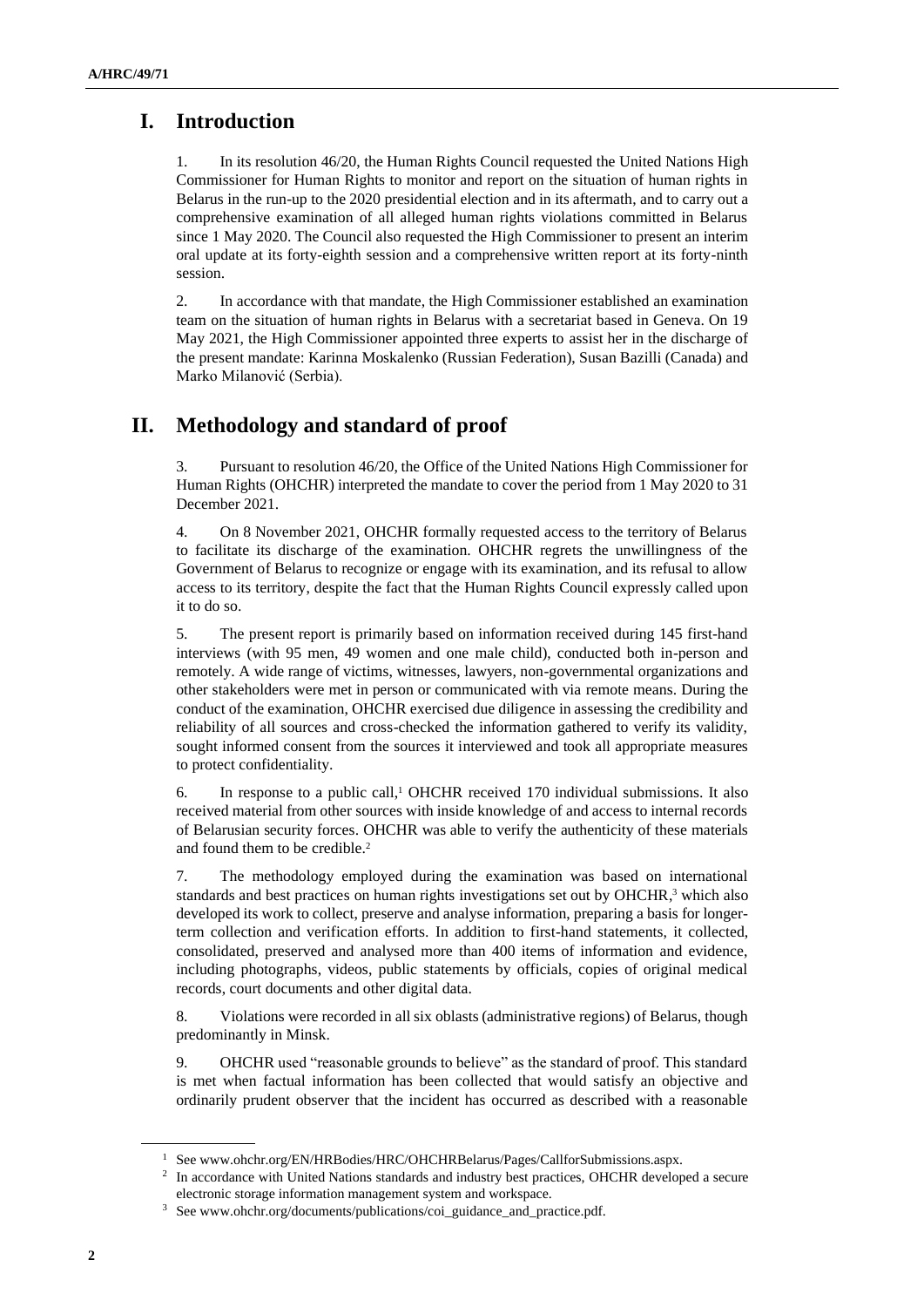degree of certainty. This standard of proof is lower than that required for finding criminal responsibility.

10. OHCHR extends its gratitude to Member States, the Special Rapporteur on the situation of human rights in Belarus, civil society organizations, including the International Accountability Platform for Belarus, the experts and, in particular, those who experienced or witnessed human rights violations and were willing to share their personal accounts.

### **III. Applicable law**

11. The facts documented by OHCHR during its examination were assessed in the light of applicable international law. It also took into account human rights guarantees under the Constitution of Belarus and other domestic law.

12. Belarus is a State party to core United Nations human rights treaties, <sup>4</sup> and is therefore bound by the obligations contained therein.

13. During the examination, OHCHR assessed incidents involving the use of force by law enforcement officials by reference to applicable international norms and standards, 5 including the Code of Conduct for Law Enforcement Officials and the Basic Principles on the Use of Force and Firearms by Law Enforcement Officials (see paras. 22–34 below). Requirements of necessity and proportionality set limits on when and how force may be used lawfully during any policing actions. The use of force must also pursue a legitimate aim and be provided for by law.

14. States have the duty to respect, protect and fulfil human rights, and are responsible for any human rights violations committed by their organs or agents.<sup>6</sup> Inherent in these duties is the obligation to prevent the perpetration of violations and to ensure that victims have accessible and effective remedies (see paras. 87–92 below).<sup>7</sup>

15. States also have a duty to investigate and prosecute gross violations of international human rights law. Investigations into such allegations must be carried out by independent and impartial bodies and be prompt, thorough and effective (see paras. 54–57 below).<sup>8</sup>

### **IV. Pre-election period (1 May to 8 August 2020)**

16. Following the decision of the incumbent President, Alexander Lukashenko, to seek a further term in office, the situation of human rights in Belarus markedly deteriorated. Though opposition candidates Viktor Babaryko and Valery Tsepkalo submitted the required number of signatures to stand in the elections, the Central Election Commission refused to register them (A/HRC/46/4, para. 15).

17. A number of opposition candidates were detained arbitrarily ahead of the election. Blogger Sergey Tikhanovsky and activist Vladimir Navumik were arrested in Grodno on 29 May while collecting signatures for an opposing candidature. Viktor Babaryko and his son were detained on 18 June. Women involved in opposition politics and the female relatives of political activists were particularly targeted by reprisals. Vitalia Navumik was threatened with the removal of her children, as was Svetlana Tikhanovskaya. A woman member of her campaign faced threats of sexual violence by police.

<sup>4</sup> Except the International Convention for the Protection of All Persons from Enforced Disappearance and the Optional Protocol to the Convention against Torture and Other Cruel, Inhuman or Degrading Treatment or Punishment.

<sup>5</sup> Human Rights Committee, general comment No. 31 (2004).

<sup>6</sup> Ibid., paras. 4 and 31. See also General Assembly resolution 56/83, annex, art. 4.

<sup>7</sup> See International Covenant on Civil and Political Rights, art. 2. See also Human Rights Committee, general comment No. 31 (2004), paras. 4, 15 and 17; and Basic Principles and Guidelines on the Right to a Remedy and Reparation for Victims of Gross Violations of International Human Rights Law and Serious Violations of International Humanitarian Law (General Assembly resolution 60/147).

<sup>8</sup> Human Rights Committee general comments No. 31 (2004), para. 15, No. 36 (2019) and No. 37 (2020).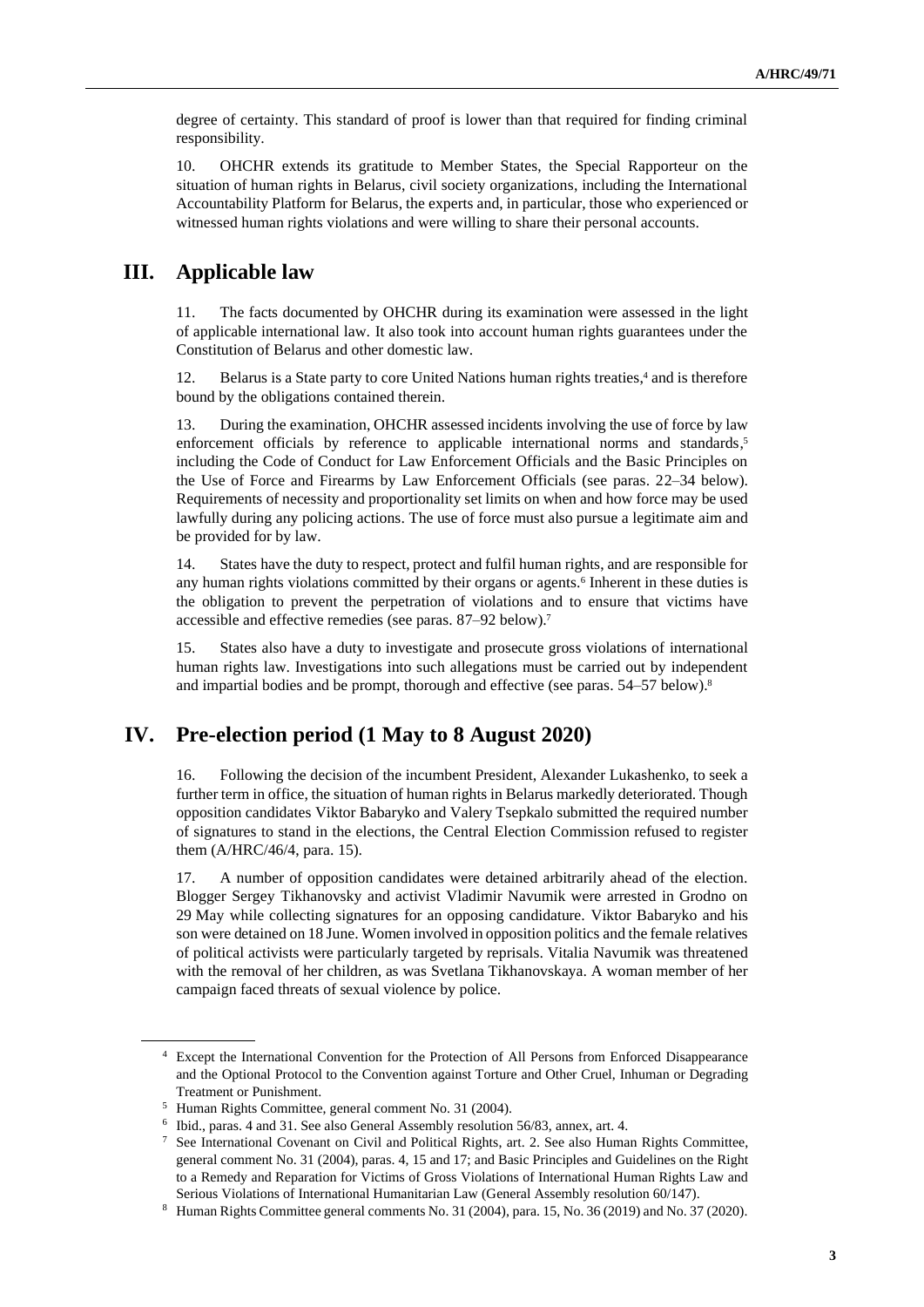18. Large-scale demonstrations erupted in May and June 2020. On 24 May, hundreds of protesters held slippers as a sign of protest against President Lukashenko's candidacy, followed by countrywide protests, which were violently dispersed by police (A/HRC/46/4, para. 20).

19. The pre-election period was further characterized by the repression of activists, human rights defenders, non-governmental organizations and journalists.

# **V. Election and immediate aftermath (9 to 14 August 2020)**

20. In response to the incumbent President's declaration of victory on 9 August 2020, people took to the streets over the following days to peacefully protest the way the election had been conducted and votes counted at polling stations. Hundreds of thousands of people rallied to voice their opposition to the widely contested result.

21. Representing the largest anti-government movement in the history of Belarus, protests – including women's marches – were held in all six oblasts and brought together people from all walks of life, men, women, children, pensioners and students, frequently expressing their resistance by acts of carrying white-red-white flags and flowers and wearing white ribbons. The Government responded with a massive and violent crackdown.

#### **A. Unnecessary and disproportionate use of force**

22. After the voting ended on the evening of 9 August, people gathered peacefully in the centre of Minsk and other cities across Belarus. Protesters in Minsk gathered over several days, primarily around the victory memorial on Masherova Avenue (commonly known as "Stela"), Victory Square and Pushkin Square. As the gatherings grew, protesters were met with a heavy-handed response by security forces. In an effort to check the spread of the protests, security forces blocked the main roads leading into Minsk, and Internet access was blocked countrywide for at least 61 hours (A/HRC/46/4, para. 35).

23. Between 9 and 14 August, various State security forces were involved in responding to the protests, including members of the Militsiya; the Special Purpose Police Detachment (OMON); the Almaz Special Anti-terrorism Unit; the Main Directorate for Combating Organized Crime and Corruption (GUBOPiK); the Internal Troops; the State Security Committee of Belarus (KGB); and the Presidential security service (see annex I). Men without insignia, wearing balaclavas, also took part in the forced dispersals of protests, creating a climate of fear and lawlessness.

24. From all available information it examined, OHCHR concluded that the protests were overwhelmingly peaceful in character. Some witnesses recounted that they had communicated their peaceful intent directly to the riot police present, offering them flowers. OHCHR received credible information that, between 9 and 14 August, four service members were injured while performing their duties. It found that isolated acts of violence such as these were not sufficient to characterize the assemblies as a whole as non-peaceful.<sup>9</sup> No indication was found that the security forces made any attempt to communicate with demonstrators or to issue appropriate warnings before using water cannons, firing rubber bullets or launching stun grenades to forcibly disperse crowds.

25. Almost all interviewees described OMON riot police beating protesters and passersby randomly with batons during dispersal. According to several witnesses, security forces in Minsk and elsewhere stopped cars and forced people out of them, beat the people and then detained them. Several individuals were beaten until they lost consciousness. During the examination, OHCHR documented tramline bruises consistent with beating by batons. In the majority of cases, these injuries were on the rear side of victims' bodies, indicating that they had not been confronting security forces at the moment of being struck. This conclusion was corroborated by open-source video footage, human rights organizations and media. Such

<sup>9</sup> See Human Rights Committee, general comment No. 37 (2020), para. 17.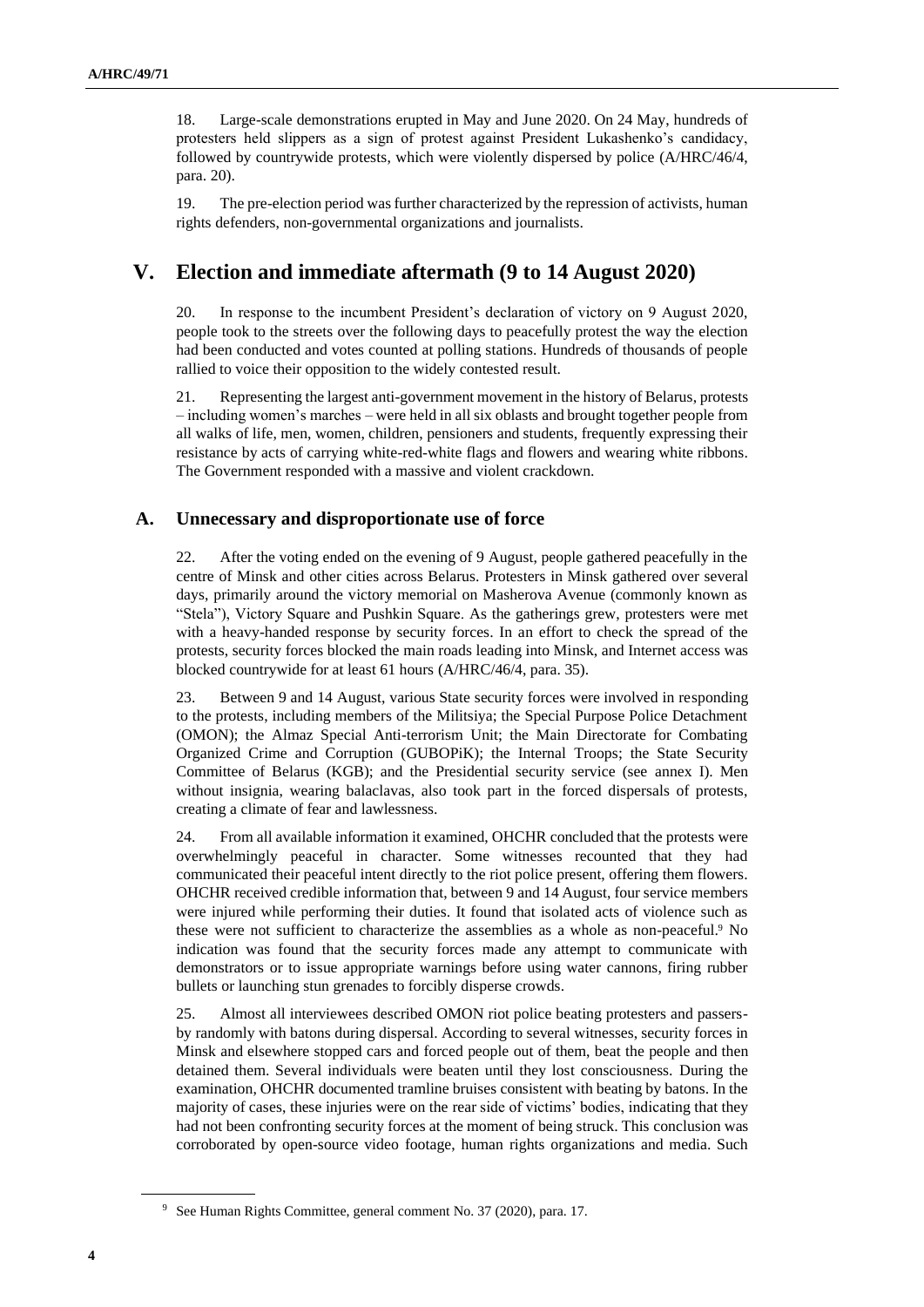treatment, depending on its severity and particular circumstances, could meet the threshold of torture or other ill-treatment (see para. 46 below).

26. Water cannons and tear gas should be used only as a measure of last resort, with prior verbal warning, and only if there is clear evidence of an imminent threat of serious violence.<sup>10</sup> OHCHR documented the widespread use of both means to disperse peaceful protesters.

27. OHCHR also documented the unnecessary and disproportionate use of crowd control agents, such as kinetic impact projectiles and stun grenades during the protests held between 9 and 14 August. Rubber bullets were fired into crowds, without warning; during the protests, for example, one woman in Minsk was shot at and a rubber bullet penetrated her briefcase. Another person saw OMON officers jumping out of a minivan, shooting what the witness believed to be rubber bullets at passengers who were leaving a taxi. The officers also shot at cars with passengers still inside.

28. OHCHR received credible information, including medical reports reviewed by an independent forensic medical expert, that rubber-coated steel bullets were used by the security forces firing directly at protesters. As evidenced by the type of injuries, these were fired at short range or in proximity, severely injuring numerous protesters.

29. OHCHR also documented a widespread pattern of the use of stun grenades against demonstrators. Security forces started shooting at the crowd, and at least one stun grenade was fired directly at them. Riot police used water cannons, then immediately followed up by throwing stun grenades into a crowd of protesters. OHCHR found reasonable grounds to believe that, in a number of cases it documented, security forces threw or launched stun grenades directly at individuals, causing major, life-threatening injuries.

30. On the basis of an analysis of 26 first-hand witness accounts, their medical records and photographic material, in conjunction with a review of the injuries of more than 1,000 individuals treated by the Minsk medical emergency services during the protests, along with open source material, OHCHR found that injuries resulting from the use of force in several cities across Belarus between 9 and 12 August included tramline bruises and hematoma on the torso, buttocks and back of the legs, head injuries (such as brain contusion), concussion, traumatic wounds, fractures and burns, ear drum perforations as a result of acoustic trauma and eye injuries. More severe injuries included multiple organ injuries sustained from rubbercoated steel bullets and internal organ damage caused by shrapnel from stun grenade fragments and burns caused by explosions.

31. OHCHR also reviewed information concerning at least three deaths allegedly the result of unnecessary or disproportionate force during the protests. They included Aleksandr Taraykovsky (shot in the chest, allegedly by a rubber bullet, in Minsk on 10 August); Aleksandr Vikhor (died in custody in Gomel on 12 August); and Gennady Shutov (allegedly shot in the head by a plainclothes police officer in Brest on 11 August, and died in hospital on 19 August). The authorities have denied responsibility for these killings, yet failed to conduct effective investigations into them, according to information collected by OHCHR during its examination.

32. The authorities claim that the dispersal of the protests was decided in the pursuit of public order objectives. OHCHR, however, found no information to indicate that the protests as such were violent or caused serious and sustained disruption of the kind that could justify forcible dispersal.<sup>11</sup> Rather, the disproportionate force appears to have been designed to generally suppress expression of dissent, to intimidate the population and to shield the incumbent Government from criticism, which are not legitimate objectives.

33. While the exact number of people subjected to violence at the hands of State authorities cannot be determined, it may be reasonably estimated as being in the thousands. The nature of security forces' responses also violated the freedoms of expression and of peaceful assembly of hundreds of thousands of Belarusians.

<sup>&</sup>lt;sup>10</sup> Ibid., paras. 85 and 87. See also OHCHR Guidance on Less-Lethal Weapons in Law Enforcement (www.ohchr.org/Documents/HRBodies/CCPR/LLW\_Guidance.pdf).

<sup>&</sup>lt;sup>11</sup> Human Rights Committee, general comment No. 37 (2020), para. 85.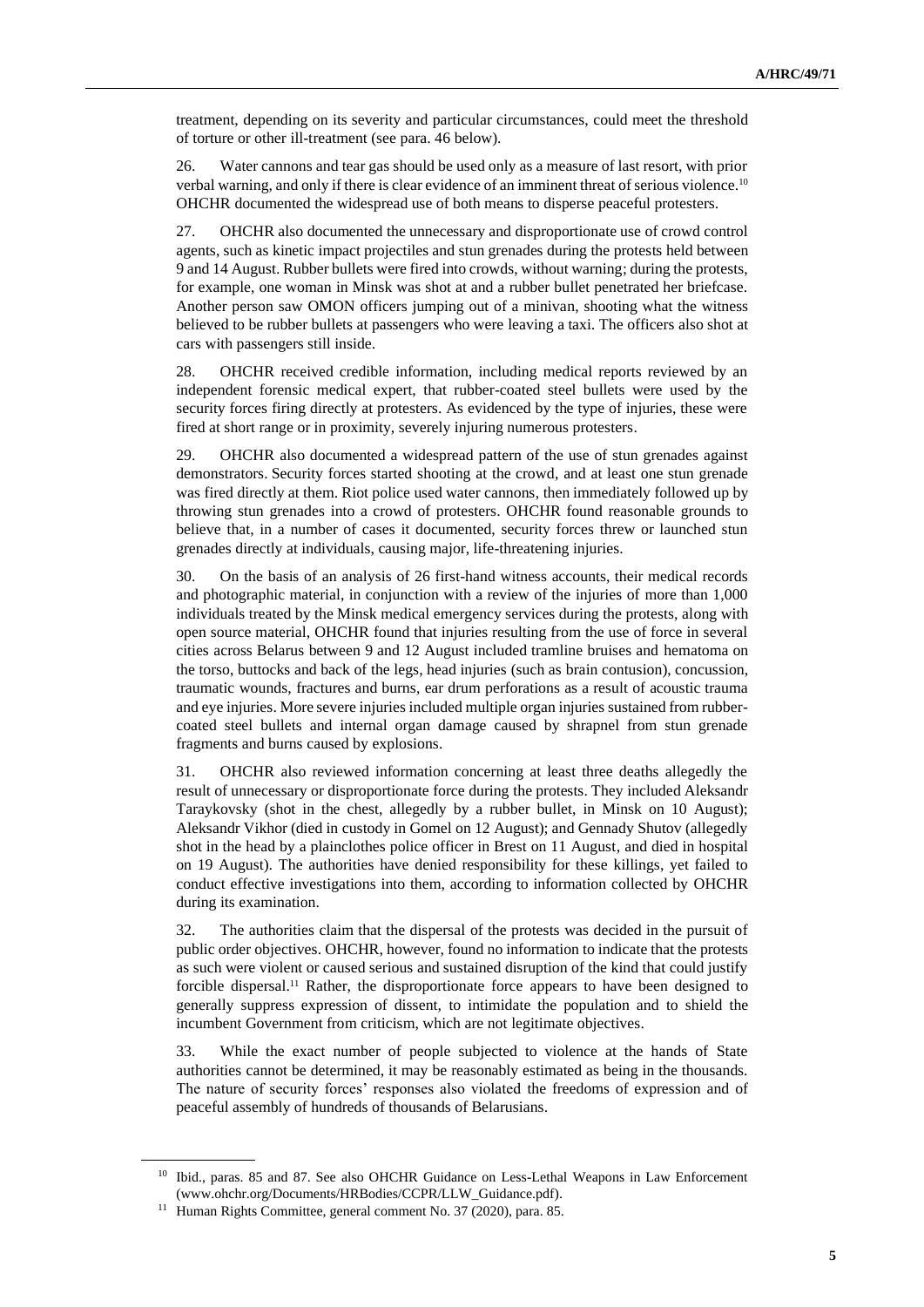34. Furthermore, OHCHR has reasonable grounds to believe that the decision to use force against peaceful protesters was made at a high level within the Government and was implemented with a high degree of coordination. On 28 July 2020, the President instructed the head of Minsk OMON Dmitry Balaba to be heavy-handed on protesters. On 6 August, the Minister of the Interior, Yury Karaev, met with the regional heads of police and, referring to orders from the commander in chief and threatening consequences if the orders were not followed, instructed them to prevent people from assembling and to detain them. The leadership of GUBOPiK assigned officers to "attack teams", jointly with the military, to crack down on protests. On 11 August, the deputy head of Minsk regional police instructed the use of physical force and special equipment, and to beat and detain anyone "talking on the phone" or standing in a group of five "at a bus stop".

#### **B. Arbitrary arrest and detention**

35. Article 9 of the International Covenant on Civil and Political Rights prohibits arbitrary arrest or detention, and requires that deprivation of liberty be conducted on grounds and in accordance with procedures prescribed by law. "Arbitrariness" includes elements of inappropriateness, injustice, lack of predictability and due process of law, and elements of reasonableness, necessity and proportionality. Arrest or detention as punishment for the legitimate exercise of the rights to freedoms of opinion and expression, freedoms of assembly and association or on discriminatory grounds, is arbitrary.<sup>12</sup>

36. During its examination, OHCHR found that, between May 2020 and May 2021, at least 37,000 people were arbitrarily arrested and detained; between 9 and 14 August alone, approximately 13,500 were arrested (11,800, 1,000 women and 700 children). During those six days, arrests were made in more than 100 cities, towns and villages throughout Belarus, 4,616 in Minsk alone. In the rest of the country, more than 860 were made in Brest, more than 850 in Grodno, some 800 in Vitebsk, some 700 in Mogilev and roughly 650 in Gomel.

37. Of the 4,616 people arrested in Minsk between 9 and 14 August, 4,254 (92 per cent) were detained under article 23.34 of the Code of Administrative Offences for "participation in an unauthorized mass event", a direct sanction for violations of the Law on Mass Events, a law that fails to meet international standards (A/HRC/46/4, paras. 31–32 and 78). <sup>13</sup> Arrests and detentions under this offence for the legitimate exercise of the rights to freedom of opinion and expression, freedom of assembly, and freedom of association are arbitrary.

38. The massive number of arrests and cases of detention in reaction to the peaceful protests reached a scale unprecedented in Belarus. From the testimonies received by OHCHR, it appeared that arrests had mostly been made at random, and that security forces had chased and seized people they could catch, including passers-by and persons who were dragged out of cars and shops. In addition, certain persons with an "alternative appearance" (e.g., men with long hair or persons with tattoos) were specifically targeted.

39. Interviewees referred to having spent hours after their arrest in police vehicles, including being kept standing, or driven to another part of town, transferred to another vehicle, and forced to wait in a courtyard or a sport halls of police station or detention facilities, sometimes even overnight, before their arrest was effectively registered. Victims described how, during that time, they were routinely severely beaten and subjected to torture and other forms of ill-treatment.

40. OHCHR found that detainees were denied basic safeguards: they were not informed of the reasons for their arrest nor of the charges against them, were not able to communicate with their relatives who were often denied information about their whereabouts, and were mostly denied medical assistance, even when they were injured. They were also not provided legal assistance, and lawyers were denied access to them.

<sup>&</sup>lt;sup>12</sup> Human Rights Committee, general comment No. 35 (2014), paras. 12 and 17.

<sup>&</sup>lt;sup>13</sup> See also Venice Commission and Organisation for Security and Co-operation in Europe Office for Democratic Institutions and Human Rights, Joint Opinion on the Law on Mass Events of the Republic of Belarus, March 2012.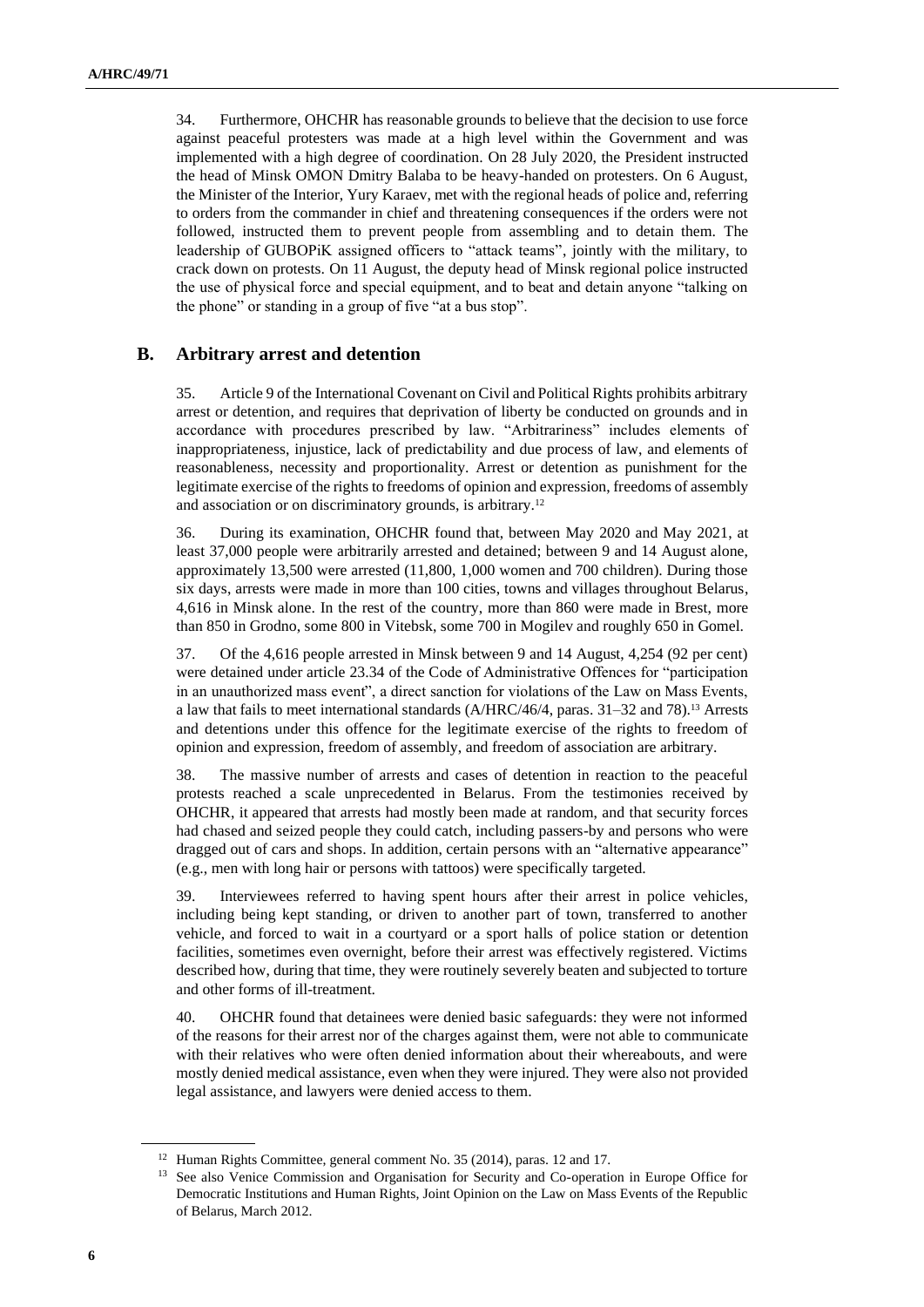41. Many witnesses informed OHCHR that they were not allowed to read the police reports. Those who demanded to read them or refused to sign were beaten or threatened, including with rape. Many were forced to sign a document stating that they would not participate in protests. A number of people were released without being charged after spending up to 72 hours in custody without judicial oversight  $-$  a length of time that is unjustified, even though in line with domestic law, and has been identified by the Human Rights Committee as a violation of article 9.3 of the International Covenant on Civil and Political Rights, including for administrative minor offences.<sup>14</sup> Moreover, these detentions were ordered for "participation in an unauthorized assembly", in itself arbitrary.

42. The examination revealed that, between 9 and 14 August, Belarusian security forces arrested and detained a large number of people solely for having participated in a peaceful protest and exercised their right to freedom of expression as punishment and to intimidate the population. OHCHR has reasonable grounds to believe that there were widespread violations of the prohibition of arbitrary arrest or detention.

#### **C. Torture and other cruel, inhuman or degrading treatment or punishment**

43. Torture, and inhuman or degrading treatment or punishment, are prohibited by both the Convention against Torture and article 7 of the International Covenant on Civil and Political Rights. This prohibition is non-derogable and absolute.<sup>15</sup> Article 1 of the Convention against Torture defines the constitutive elements of torture as the intentional infliction of severe pain or suffering through an act, or omission of an act, that pursues a purpose, including punishment, intimidation or obtaining information or a confession, or is based on discrimination, and the involvement, instigation, consent or acquiescence of a public official.

44. Those detained between 9 and 14 August were subjected to prolonged and repeated beatings with batons during transport in security force vehicles (*avtozak*) and at police stations and detention facilities; made to run from the vehicles to the buildings past a line-up of security forces who beat them with batons as they passed ("corridors"); and were made to stay for hours in stress positions in courtyards and hallways of police stations and detention facilities, such as standing facing the wall, kneeling on their knees and elbows or lying with their hands tied behind the back for hours, face down, on the ground.

45. Pleas for medical help, water, food and access to a lavatory were largely ignored, and detainees were often beaten to dissuade them from complaining. Persons already visibly injured were still subject to beating or even electroshock with stun weapons, often in their injured and swollen body parts, causing particularly excruciating pain. The degree and severity of the ill-treatment were often determined by law enforcement officials on the basis of the persons' appearance, or the colour marks and symbols drawn on their bodies by security forces during their arrest. Furthermore, OHCHR found that men were raped and that other forms of sexual and gender-based violence were used against men and women in detention (see paras. 75-79 below).

46. Officials called ambulances only for the most serious medical cases. Witnesses heard officials discussing whether it was too late to take a person to hospital, and saying "stop now, you'll kill him", indicating their awareness of the severity of torture and ill-treatment they were causing.

47. Some detainees were forced to walk on a white-red-white flag, to sing the Belarusian national anthem, to repeat pro-government slogans or to chant "I love OMON". In some

<sup>14</sup> See for example *Volchek v. Belarus* (CCPR/C/129/D/2337/2014), paras. 7.3 and 7.4. Regarding the requirement to be "promptly brought before a judge", the Human Rights Committee considers that 48 hours is ordinarily sufficient to prepare an individual for a judicial hearing, and that any delay longer than 48 hours must remain absolutely exceptional and be justified under the circumstances (general comment No. 35, para. 33).

<sup>15</sup> Committee against Torture, general comment No. 2, para. 5; Human Rights Committee, general comment No. 20 (1992).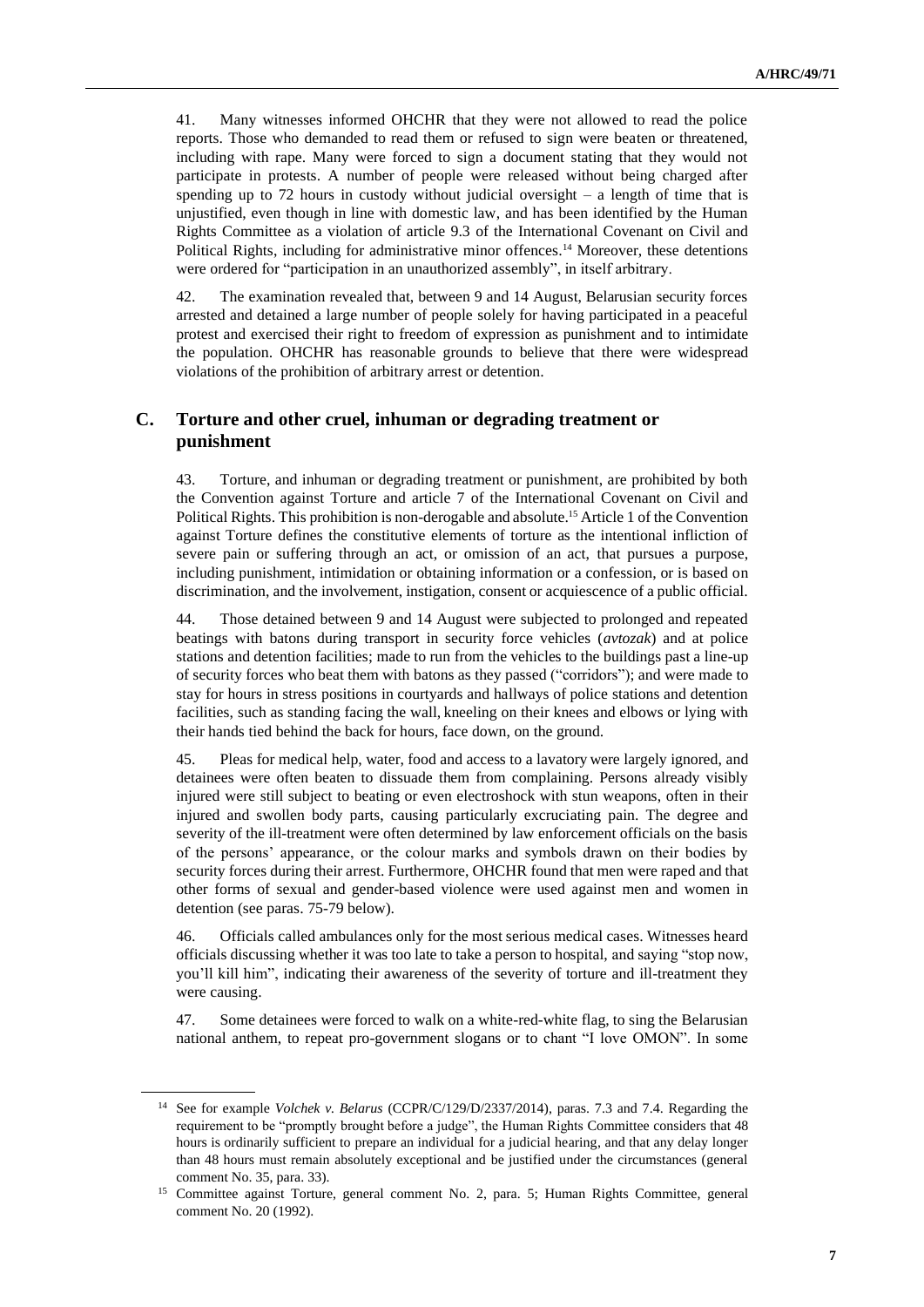cases, detainees were tortured or abused to force them to unlock their mobile phones or reveal their passwords or other information.

48. Detainees were kept in inhumane conditions regardless of COVID-19 precautions when being transported in overcrowded and unventilated security vehicles, thrown on top of each other or locked together in metal compartments (*stakan*) designed for one detainee, and in detention facilities. Those detained in Okrestino and Zhodino stated that between 30 and 50 detainees were packed into cells designed for seven or eight people, without adequate ventilation or sanitation, and were given one bottle of water to share among all of them. They were furthermore denied food for prolonged periods, and were unable to sleep or lie down owing to lack of beds or space. Detainees and insider sources spoke of having to listen to people being beaten and screaming in neighbouring cells or hallways.

49. OHCHR found that the practices of torture and ill-treatment used in a number of detention facilities in Minsk, <sup>16</sup> were adopted also in other cities, and that these were not random occurrences.

50. A forensic analysis undertaken by an examination of testimonies, photographic materials and medical records showed a multitude of tramline bruises, extensive and severe ecchymosis, bone fractures, concussions and cranial trauma. These findings aligned with the forensic analysis of 70 torture cases received as secondary material collected by Belarusian doctors.

51. During its examination work, OHCHR also analysed the cases and associated findings made by the International Rehabilitation Council for Torture Victims, which were based on a thorough forensic examination of 50 victims from different cities in Belarus detained during the same period and selected at random from the 1,500 interviews and cases in the database of the International Committee for Investigation of Torture in Belarus. The practices and injuries identified by the Council corroborate the findings made by OHCHR. It also found the 636 cases of torture documented and analysed by the non-governmental human rights organization Viasna to be credible. Furthermore, the testimonies of victims and witnesses collected in the context of the examination corroborated the numerous accounts of torture, ill-treatment and inhumane conditions of detention documented and analysed by other organizations, including those of the Organization for Security and Co-operation in Europe (OSCE) Moscow Human Dimension Mechanism. These analyses lend further credence to the findings made by OHCHR that torture and ill-treatment were used systematically as a tool to punish and intimidate detainees.

52. OHCHR was able to corroborate through multiple, independent and credible sources that, in police stations and detention facilities, higher-ranking officials gave orders to beat detainees harder and more frequently, and selected detainees to receive harsher treatment. This confirms that persons arrested during the protests were subjected to torture and illtreatment upon orders.

53. The information collected indicates that security forces acted upon orders and with an objective, pointing to a widespread and systematic practice of torture and ill-treatment that was largely punitive in nature against individuals for their real or perceived opposition to the Government or the election results. There are reasonable grounds to believe that the acts committed in custody by Belarusian security forces between 9 and 14 August 2020, in Minsk and other cities, qualify as torture or cruel, inhuman or degrading treatment or punishment under applicable international standards.<sup>17</sup>

<sup>&</sup>lt;sup>16</sup> District police stations under the District Department of Internal Affairs (RUVD), Okrestino (criminal detention centre of the Main Internal Affairs Directorate of the Minsk Executive Committee) and the Zhodino temporary detention centre (IVS).

<sup>&</sup>lt;sup>17</sup> See Convention against Torture and Other Cruel, Inhuman or Degrading Treatment or Punishment, art. 1 and International Covenant on Civil and Political Rights, art. 7.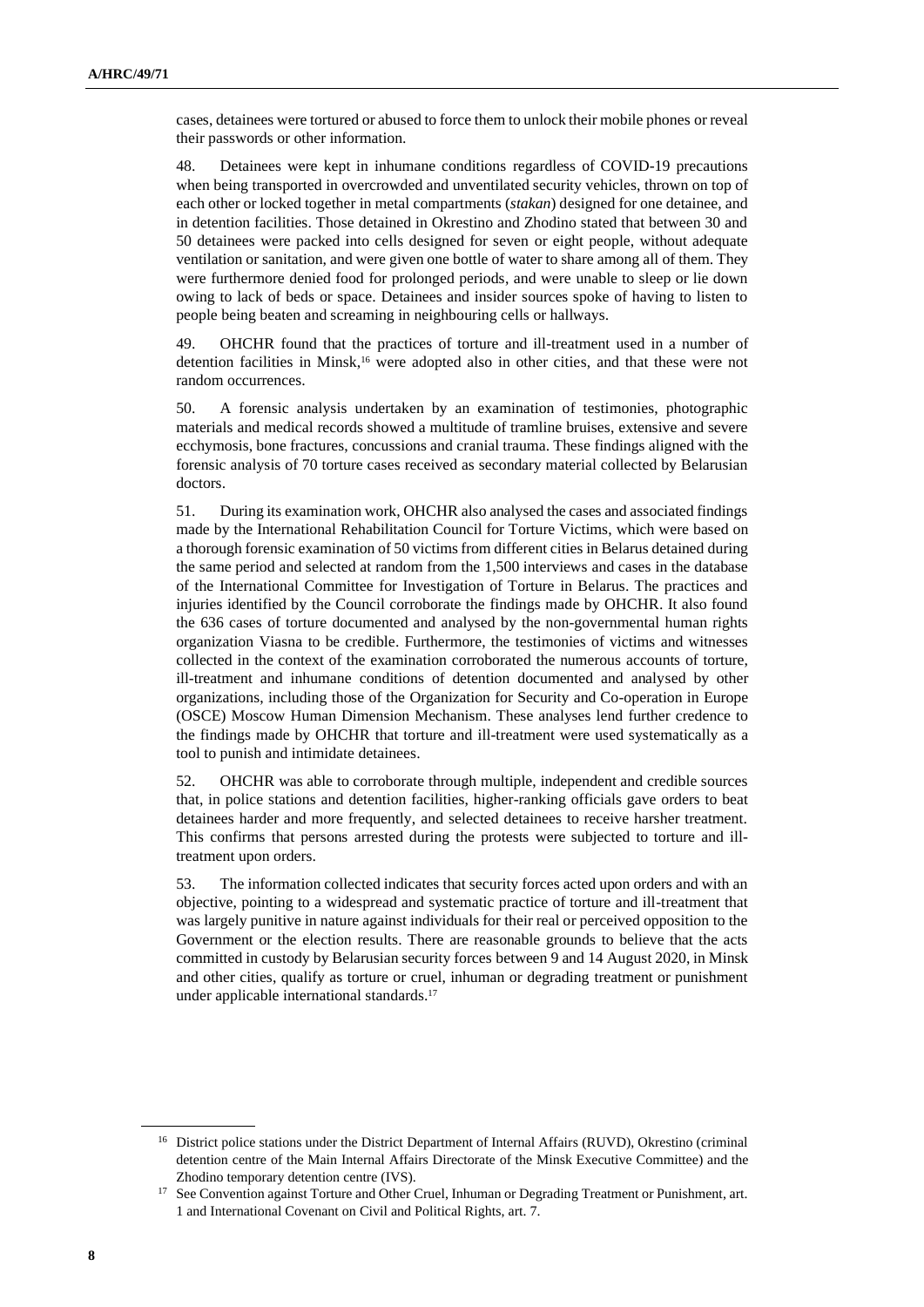#### **D. Failure to effectively investigate allegations of torture and ill-treatment**

54. International human rights law establishes the legal duty of States to investigate, prosecute and punish acts of torture or cruel, inhuman or degrading treatment or punishment and to provide victims with effective remedy and redress.<sup>18</sup> OHCHR is not aware of any criminal charges brought or convictions handed down for acts of violence by security forces against protesters or persons in detention.

55. OHCHR was able to speak to a number of persons who submitted complaints of torture or ill-treatment to the Investigative Committee (see annex I, para.13) following their release from detention and who were subsequently informed that their complaints had been dismissed. Many victims were afraid to file a complaint, and several of them who did stated that they were later subjected to reprisals. In a number of cases, following their complaints, criminal and administrative charges were brought against the complainants for participating in protests (A/HRC/46/4, para. 73). Others stated that, upon their release, they were discouraged from filing a complaint. On 14 August 2020, the Deputy Minister of the Interior, Aleksandr Barsukov, publicly denied that State security forces had engaged in any acts of torture. On 2 November, Mikhail Vavulo, head of the International Legal Department of the Investigative Committee, informed the Human Rights Council that the Committee was not investigating any allegations of police abuse because "currently no cases of unlawful acts by the police had been identified."

56. On 26 August 2021, the Investigative Committee announced that it had completed its examination of around 5,000 complaints relating to ill-treatment received in summer/autumn 2020, all of which had been rejected as "unconfirmed", and that allegations of abuse of office, torture and sexual abuse had also not been confirmed. In an interview published on the website of the Investigative Committee, its Deputy Chairman, Anatoly Vasiliev, admitted the use of stress positions and beatings "with rubber batons" in detention facilities. He also labelled the complainants as "drunkards", "liars" and people with criminal records who thought that by filing complaints they could avoid prosecution.

57. On 19 November 2021, President Lukashenko admitted that persons had been beaten in the Okrestino detention centre after the election, adding however that "police officers had been beaten up too". The repeated calls for effective and independent investigations into allegations of torture and ill-treatment, including by the High Commissioner<sup>19</sup> and the special procedures of the Human rights Council, <sup>20</sup> have gone unheeded by Belarusian authorities. The conclusions of the Investigative Committee, taken together with the discourse of officials, provide reasonable grounds to believe that allegations of torture have not been effectively investigated, in violation of the State's obligations under article 7 of the International Covenant on Civil and Political Rights and articles 12 to 14 of the Convention against Torture.

#### **E. Rights to due process and to a fair trial**

58. In a further effort to intimidate and supress political opposition and dissent, tens of thousands of people were charged under article 23.34 and other administrative offences, in particular from 9 to 14 August 2020, and hundreds with criminal offences.

59. From 9 to 14 August, "conveyor belt" summary administrative trials were held in detention facilities in closed hearings, which lacked basic procedural guarantees and – according to the defendants – often lasted only a few minutes. With few exceptions, the

<sup>&</sup>lt;sup>18</sup> International Covenant on Civil and Political Rights, arts. 2 and 7; Convention against Torture and Other Cruel, Inhuman or Degrading Treatment or Punishment, arts. 4 and 13.

<sup>&</sup>lt;sup>19</sup> See "Interactive Dialogue on the interim oral update of OHCHR on the situation of human rights in Belarus", 24 September 2021; statement by the United Nations High Commissioner for Human Rights at the 49th session of the Human Rights Council, OHCHR; see also A/HRC/46/4, para. 77.

<sup>&</sup>lt;sup>20</sup> "UN human rights experts: Belarus must stop torturing protesters and prevent enforced disappearances", OHCHR, press release, 1 September 2020.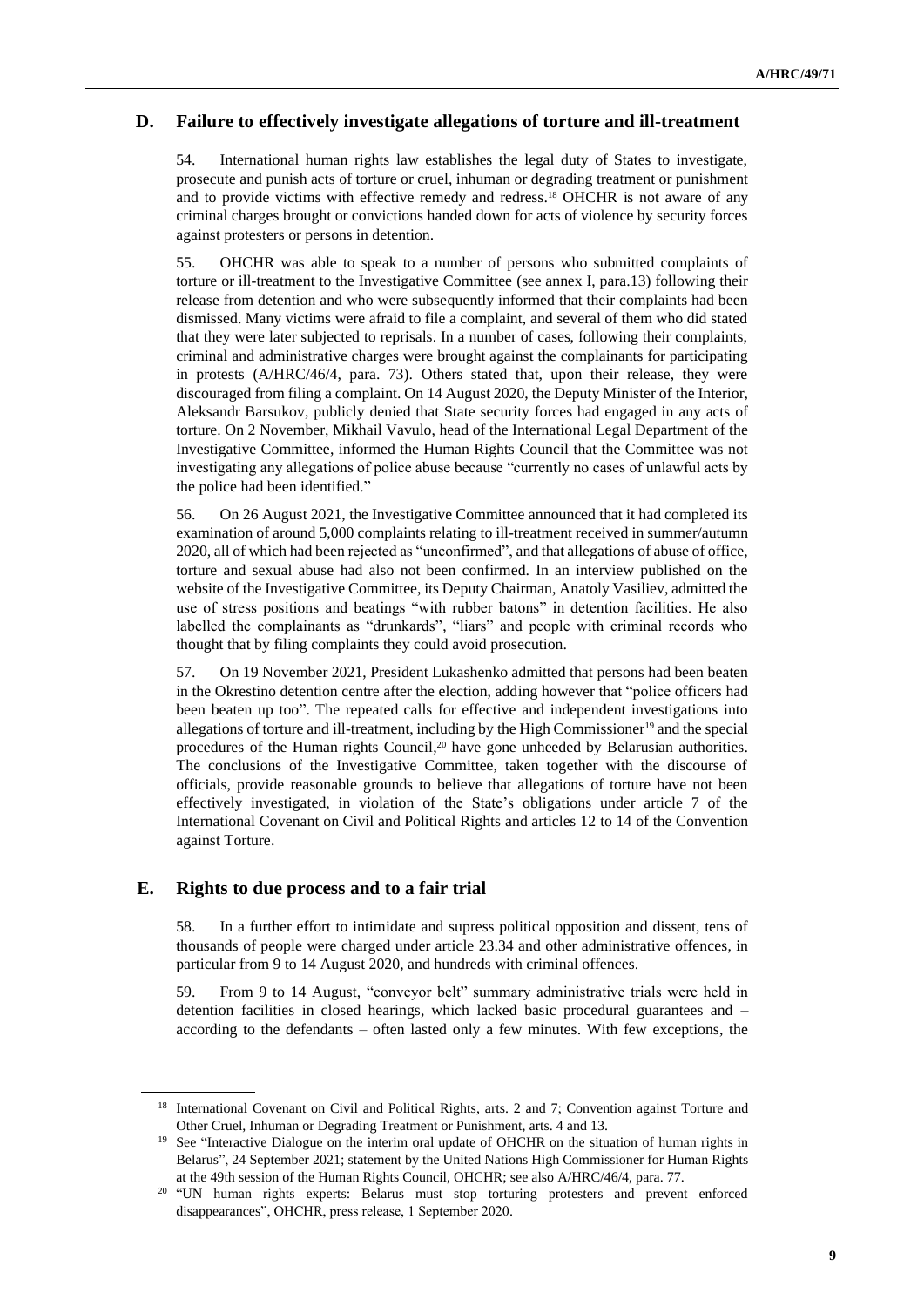judges ignored defendants, despite their visible injuries, when they tried to assert that they had been tortured or ill-treated.

60. During its examination, OHCHR noted numerous violations of the rights to due process and to a fair trial in both administrative and criminal cases. Lawyers' access to their clients was obstructed, defendants were not able to talk to their lawyers confidentially, and lawyers were denied adequate access to files or sufficient time to consult them and prepare their defence. Prosecution witnesses often testified anonymously via Skype.

61. In criminal cases, in particular those of high-profile dissidents, hearings were closed, and defence lawyers were forced to sign non-disclosure agreements. Lawyers who defended such cases or spoke out about human rights violations and the lack of rule law or who brought cases to United Nations human rights mechanisms were deprived of their liberty, harassed and intimidated, and faced disbarment and disciplinary sanctions. Since the election and as at November 2021, 36 lawyers have been deprived of their licenses either through disbarment or loss of certification, under procedures enabled by the lack of independence of the Bar Association and the broad control of the Ministry of Justice over the legal profession. Amendments to the Law on Bar and Lawyers, which came into force in November 2021, extended the Ministry's powers in this area further still. The intimidation and punishment of independent lawyers has a serious chilling effect on the legal profession and effectively deprives victims of human rights violations of the right to a fair hearing and access to justice.

### **VI. Post-election period**

62. After the election, the Government continued to persecute those seeking to exercise their rights to freedom of expression, peaceful assembly, association and to participate in public affairs. Between September and December 2020, peaceful protests continued, despite the fact that they were systematically and often violently dispersed, ending in arrests and detentions.

63. In September 2020, the authorities also began to press charges against members of the opposition Coordination Council, human rights defenders, journalists, lawyers, and ordinary citizens who had participated in peaceful protests or expressed criticism. This trend continued throughout 2021. Interviewees, including some who had filed complaints of torture or illtreatment, described how in spring and summer 2021 they were taken in for questioning and declared suspects or charged in criminal cases related to the 2020 protests.

64. Criminal charges were mostly brought under articles 293.1 ("organization of mass riots"), 342.1 ("organization of or participation in actions that grossly violate public order") and 130.1 ("incitement to social discord") of the Criminal Code.

65. On 23 May 2021, the authorities compelled the landing of Ryanair flight FR4978 and arrested passengers Roman Protasevich, the former editor-in-chief of Telegram channel NEXTA, and his partner Sofia Sapega. Mr. Protasevich was also charged under articles 293.1, 342.1 and 130.1 of the Criminal Code and Ms. Sapega under art. 130.1, facing up to 15 and six years in prison, respectively. In its opinion No. 50/2021, the Working Group on Arbitrary Detention concluded that Mr. Protasevich's detention was arbitrary and based on his exercise of freedom of expression.<sup>21</sup>

66. In the second quarter of 2021, the Government passed a raft of legislative amendments, further undermining the exercise of fundamental freedoms. These laws were developed in response to "the events of past year", according to the Head of the Presidential Administration. The Administrative Code of Offences and the Criminal Code were also amended, introducing new offences and harsher sentences.

67. Amendments to the Law on Mass Events and the Law on Mass Media included additional provisions that do not meet international standards. Both laws ban journalists from reporting on unauthorized protests, equating them to participants.<sup>22</sup>

<sup>21</sup> A/HRC/WGAD/2021/50.

<sup>22</sup> Human Rights Committee, general comment No. 37 (2020), para. 30.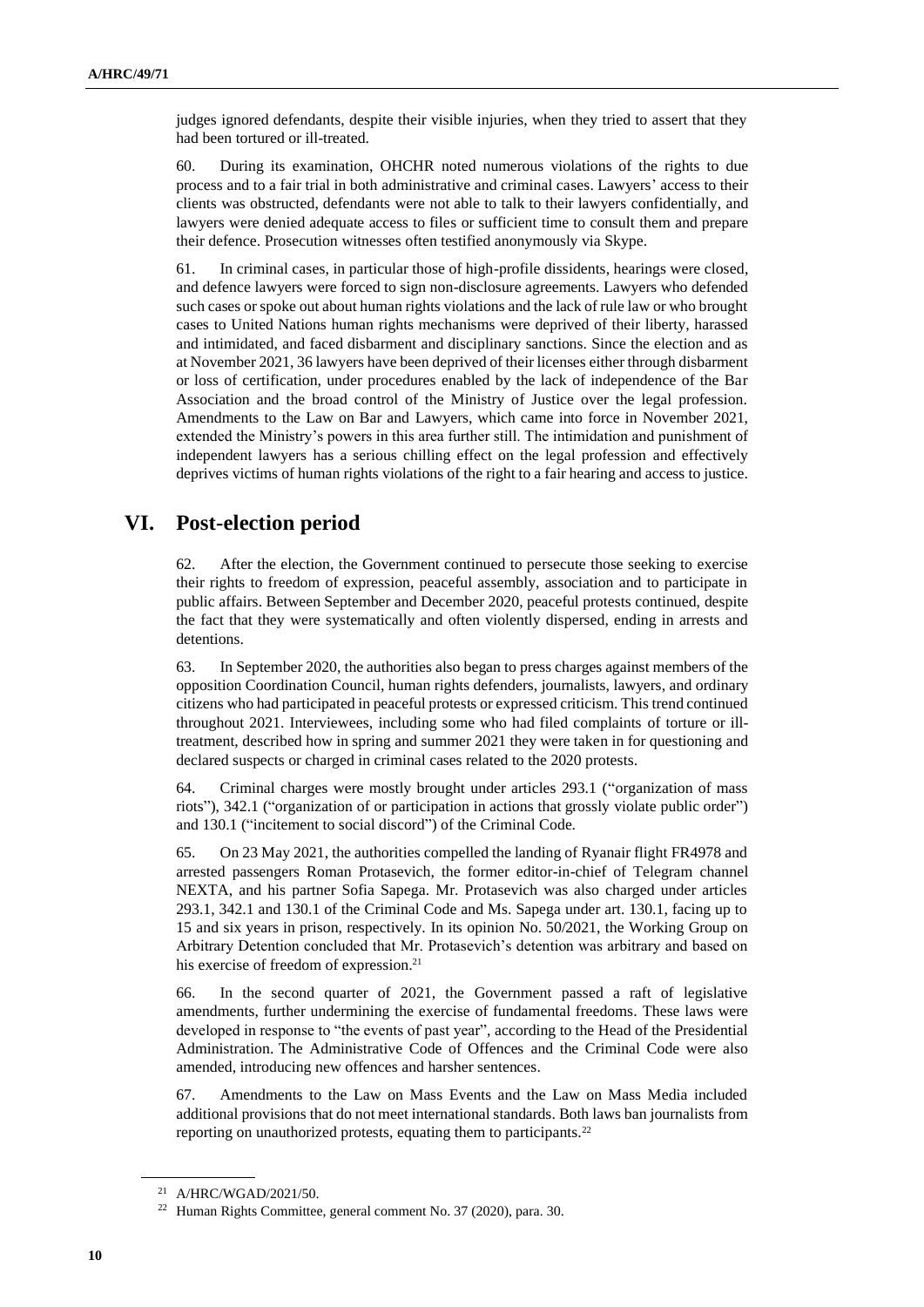68. The amendment to the Law on Countering Extremism adopted on 14 May 2021 broadened the scope to persecute those expressing dissenting views by introducing individual criminal liability and expanding the list of "extremists" and "extremist activities and materials", which now includes possessing or displaying historical symbols and national attributes, such as the white-red-white flag. Article 361.1 of the Criminal Code ("creation of an extremist group or participation in it") carries up to 10 years in prison.

69. OHCHR found that, by May 2021, the authorities had cracked down on the remaining independent mass media outlets. On 18 May, the website of Tut.by, a popular news web portal, was blocked, a criminal case was opened for tax fraud against the media company and 15 journalists were detained. On 13 August, its websites, social media and logos were declared "extremist materials". On 8 July, authorities blocked three news websites, including Nasha Niva, one of oldest media outlets in Belarus, conducted more than 20 searches and arrested 11 journalists.

70. In November, BelaPAN news agency and Belsat TV were declared "extremist" organizations, as was Radio Free Europe/Radio Liberty in December. By the end of 2021, 170 Telegram channels and 13 media outlets were also declared "extremist", 146 raids had been made on offices and journalists' homes, and 32 journalists were detained. In October, GUBOPiK warned that subscribing to such a channel carried criminal liability for participation in an "extremist formation".

71. The authorities also massively cracked down on civil society and human rights organizations. Between September 2020 and July 2021, seven members of Viasna were detained on criminal charges and remain in pretrial detention, and seven more are suspects in criminal cases. On 14 July 2021, 50 raids were undertaken at offices and homes of human rights defenders, and 20 persons were detained. By October 2021, some 270 nongovernmental organizations had been closed down, including the Belarusian Helsinki Committee, the oldest human rights organization in Belarus. This is the result of what appears to have been a concerted effort to eliminate any credible independent human rights work on violations and on countering impunity in Belarus. In a public interview with the BBC in November 2021, President Lukashenko, in response to a question on the closures of nongovernmental organizations, replied that "We'll massacre all the scum that you [the West] have been financing".<sup>23</sup>

72. On 26 July, the Prosecutor General announced that 4,200 criminal cases had been opened in relation to extremism and terrorism. Charges of tax evasion, which had been regularly used in the past to imprison critics and defenders, were also brought against journalists and human rights defenders.<sup>24</sup>

73. By the end of 2021, 969 persons (858 men and 111 women) were in prison on what OHCHR has reasonable grounds to believe to be politically motivated charges. Of those sentenced, several received prison terms of 10 years or more: for example, Maria Kolesnikova was sentenced to 11 years, and opposition leaders Sergey Tikhanovsky, Nikolay Statkevich and Igor Losik were sentenced to 18, 14 and 15 years, respectively. The Working Group on Arbitrary Detention declared Mr. Tikhanovsky's deprivation of liberty arbitrary and related to the peaceful exercise of his rights.<sup>25</sup>

74. According to information received by OHCHR, since the election, at least some 100,000 individuals have sought safety abroad, mainly in other European countries. In numerous instances, interviewees expressed fear that their family members left behind were being harassed or intimidated by the authorities.

### **VII. Sexual and gender-based violence**

75. Sexual and gender-based violence, including psychological violence, was regularly used against both women and men in detention to intimidate and punish protesters and those

<sup>23</sup> See www.bbc.com/news/world-europe-59343815.

<sup>24</sup> See Working Group on Arbitrary Detention, opinion No. 39/2012.

<sup>25</sup> Opinion No. 23/2021.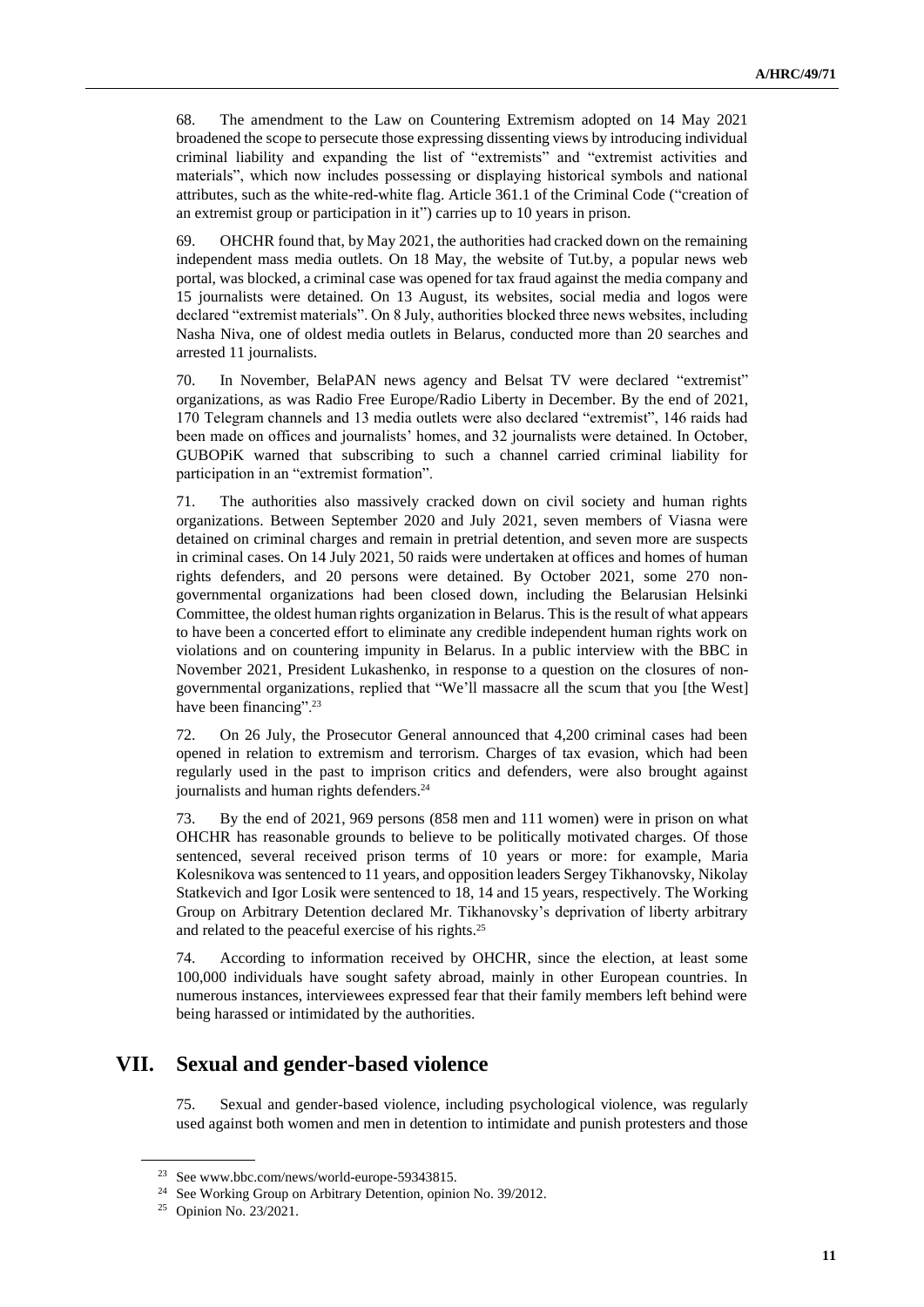perceived as pro-opposition. The Special Rapporteur on the situation of human rights in Belarus has expressed concern that hundreds of women have been subjected to torture, illtreatment and other forms of physical and psychological pressure while in detention, including gender-based violence and the threat of rape (A/76/145, para. 9). Acts of intimidation, including verbal insults, sexist and homophobic language were largely directed at women and individuals perceived as belonging to the LGBTIQ+ community.

76. Upon intake, women and men were typically forced to strip naked and repeatedly subjected to intrusive intimate searches. Men were often forced to kneel and bend over face to the ground for prolonged periods of time. Guards, including female guards, kicked the kneeling detainees' genital areas.

77. Sexual and gender-based violence was often directed by men towards men. Male detainees spoke of anal penetration with batons amounting to rape, as well as having their genitals grabbed or twisted. Injuries documented by medics corroborate accounts of such penetration. Medical records reviewed by OHCHR also indicated traumatic injuries to male genitalia, including lesions, multiple abrasions and contusions. Sexist and homophobic remarks directed against the victims during torture confirm that sexual violence against men was used to deliberately humiliate, assert power over and emasculate them, as a form of punishment for perceived political allegiances.

78. Overt threats of sexual violence were directed at both female and male detainees. Security officers made threats of physical and/or sexual abuse to female detainees' minor children during interrogations. Parents, and in particular mothers, were threatened with the removal of their children by social services for participating in the protests.

79. Individuals not perceived as "mainstream" – including LGBTIQ+ persons and those perceived to be – were significantly more likely to be singled out for especially cruel, inhuman or degrading treatment in detention or during house raids. In September 2020, a number of LGBTIQ+ rights activists were arbitrarily detained.

### **VIII. Conclusions under applicable international law**

80. On 24 September 2021, the High Commissioner noted that the Government's response to the contested election in Belarus had the primary aim to suppress criticism and dissent of governmental policies rather than the protection of public order.<sup>26</sup> This conclusion was corroborated by the examination conducted, which also pointed to an active policy to prevent truth, justice and accountability for violations committed.

81. As detailed in the preceding sections of the present report, OHCHR has reasonable grounds to believe that a number of violations of international human rights law have been committed. The coordinated responses to the peaceful protests of 9 to 14 August 2020, at least, including the unlawful use of less-lethal weapons against protesters, resulting in serious injuries or deaths, provides reasonable grounds to believe that security forces systematically engaged in unnecessary or disproportionate force with the illegitimate aims of suppressing protests and the expression of differing political viewpoints.

82. There are reasonable grounds to believe that the response by the authorities to the protests between 9 and 14 August 2020 also aimed to curtail the exercise of a range of fundamental rights and freedoms, with security forces repeatedly violating the rights to freedom of expression, peaceful assembly and association. The countrywide Internet shutdown from 9 to 12 August also constituted a violation of the freedom of expression, which includes the right to seek and receive information, offline and online, and of the right of peaceful assembly.<sup>27</sup>

83. Individuals were targeted following a consistent pattern of unnecessary or disproportionate use of force, arrests, detention (including incommunicado detention), and

<sup>&</sup>lt;sup>26</sup> "Human rights in Belarus continue downward spiral, warns Bachelet", UN News, 24 September 2021 (https://news.un.org/en/story/2021/09/1101102).

<sup>27</sup> Human Rights Committee, general comment No. 37 (2020), para. 38. See also A/HRC/35/22, para. 8, A/74/486, para. 29, CCPR/C/CMR/CO/5, para. 41, and Human Rights Council resolution 32/13.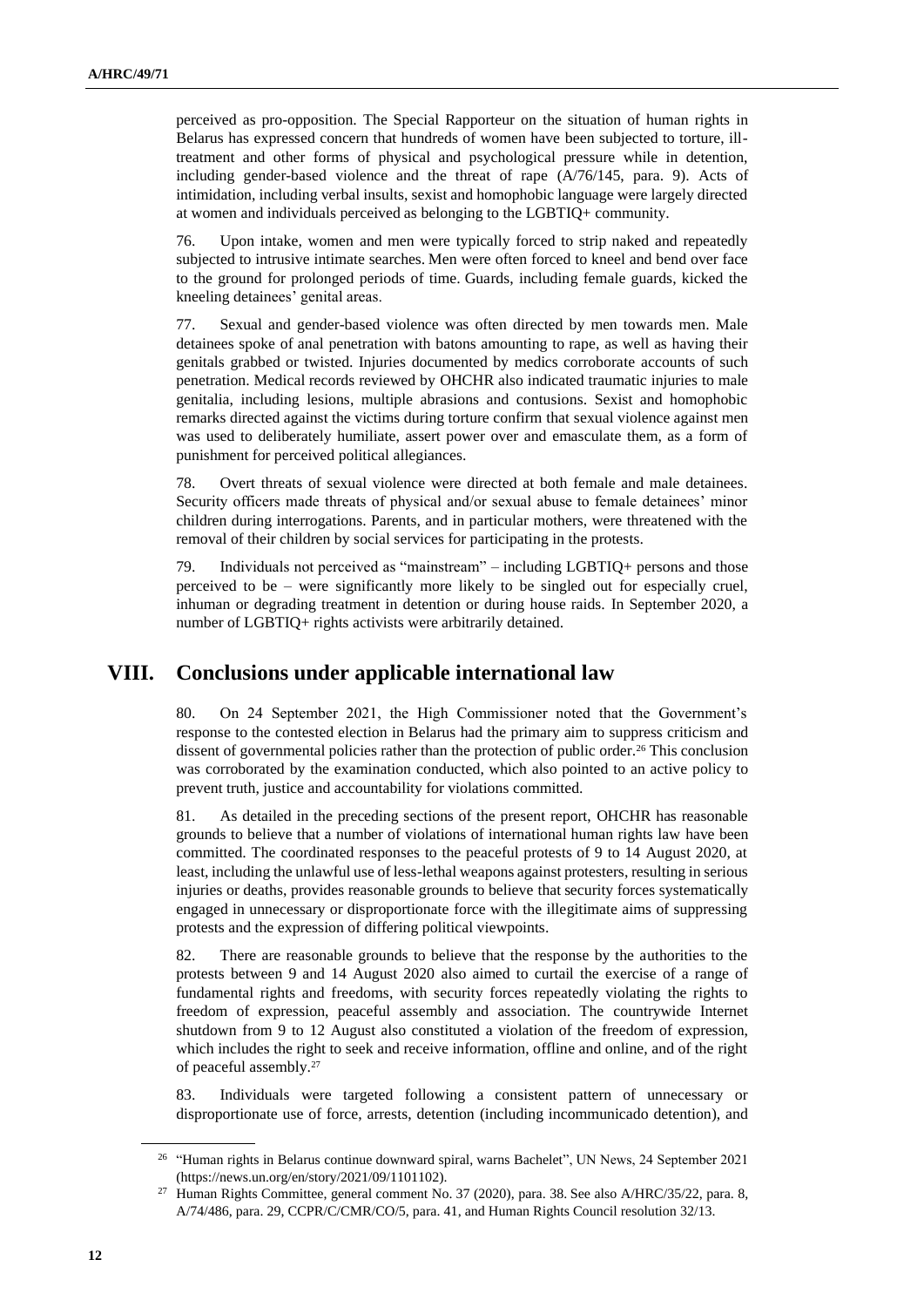torture or ill-treatment, including rape and sexual and gender-based violence, and the systematic denial of the rights to due process and to a fair trial. The failure to effectively investigate human rights violations, including allegations of torture or other ill-treatment, is a contravention of the State's obligations under international human rights law. Furthermore, OHCHR found that, besides the lack of investigation, there was an active policy to shield perpetrators and prevent accountability, reflected in the degree of reprisals, intimidation of victims and witnesses, and attacks on lawyers and human rights defenders.

84. OHCHR further notes that individual criminal responsibility can accrue under customary international law, where human rights violations rise to the level of international crimes.<sup>28</sup> In terms of the present analysis, crimes against humanity are perpetrated when certain prohibited acts are committed as part of a widespread or systematic attack directed against any civilian population, with knowledge of the attack.<sup>29</sup> Such acts include imprisonment or other severe deprivation of physical liberty in violation of fundamental rules of international law; torture; rape and certain acts of sexual violence; and other inhumane acts of a similar character intentionally causing great suffering, or serious injury to body or to mental or physical health.

85. By May 2021, some 37,000 persons had been arrested and detained in Belarus in the context of the election, including around 13,500 between 9 and 14 August 2020. These arrests and detentions, accompanied by the unlawful use of force that caused serious bodily injury and harm, and followed by torture and ill-treatment, including rape, were on a large scale and had the effect of exerting pressure on the population, to stifle dissent and public displays of opposition to the incumbent President.

86. Given the scale and patterns of the violations identified in the present report, their widespread and systematic nature, and the evidence of official policy, knowledge and direction in respect of their collective execution by multiple State organs, in particular regarding mass arbitrary detention in the period from 9 to 14 August 2020, there are sufficient indicia to warrant further assessment of the available evidence from the perspective of applicable international criminal law.

### **IX. Accountability**

87. In its resolution 46/20, the Human Rights Council stressed the need for accountability for human rights violations in Belarus, and requested the High Commissioner to contribute to accountability for perpetrators and justice for victims.

88. OHCHR notes that there are currently no effective remedies available domestically for Belarusians subjected to the unnecessary use of force carried out between 9 and 14 August 2020, nor for the tens of thousands of women, men and children arrested arbitrarily, subjected to torture and inhuman or degrading treatment, and denied the rights to due process and a fair trial. IT is furthermore not aware of any efforts made by the authorities to hold alleged perpetrators to account, nor of the prosecution or trial of any members of the security forces. Such conduct is also indicative of a State policy or practice of shielding perpetrators of human rights violations.

<sup>28</sup> International Tribunal for the Former Yugoslavia, *Prosecutor v. Tadić*, Trial Judgment, para. 623. See also *International Criminal Court, Prosecutor v. Sesay, Kallon and Gbao (RUF Case)*, Trial Judgment, para. 58; and A/CN.4/680, para. 51.

<sup>&</sup>lt;sup>29</sup> International courts have interpreted the contextual elements of crimes against humanity as requiring an attack directed against any civilian population, defined as a course of conduct involving the multiple commission of prohibited acts against any civilian population; a State or organizational policy to commit such an attack, through which the State actively promotes or encourages the attack against a civilian population; that the attack be widespread or systematic, where "widespread" refers to the largescale nature of the attack and the number of victims, and "systematic" refers to the organized nature of the acts of violence and the improbability of their random or accidental occurrence; an attack need be only widespread or systematic, not both, for the contextual element to be satisfied; a nexus between the individual act and the attack; and that the perpetrator acted with sufficient *mens rea*.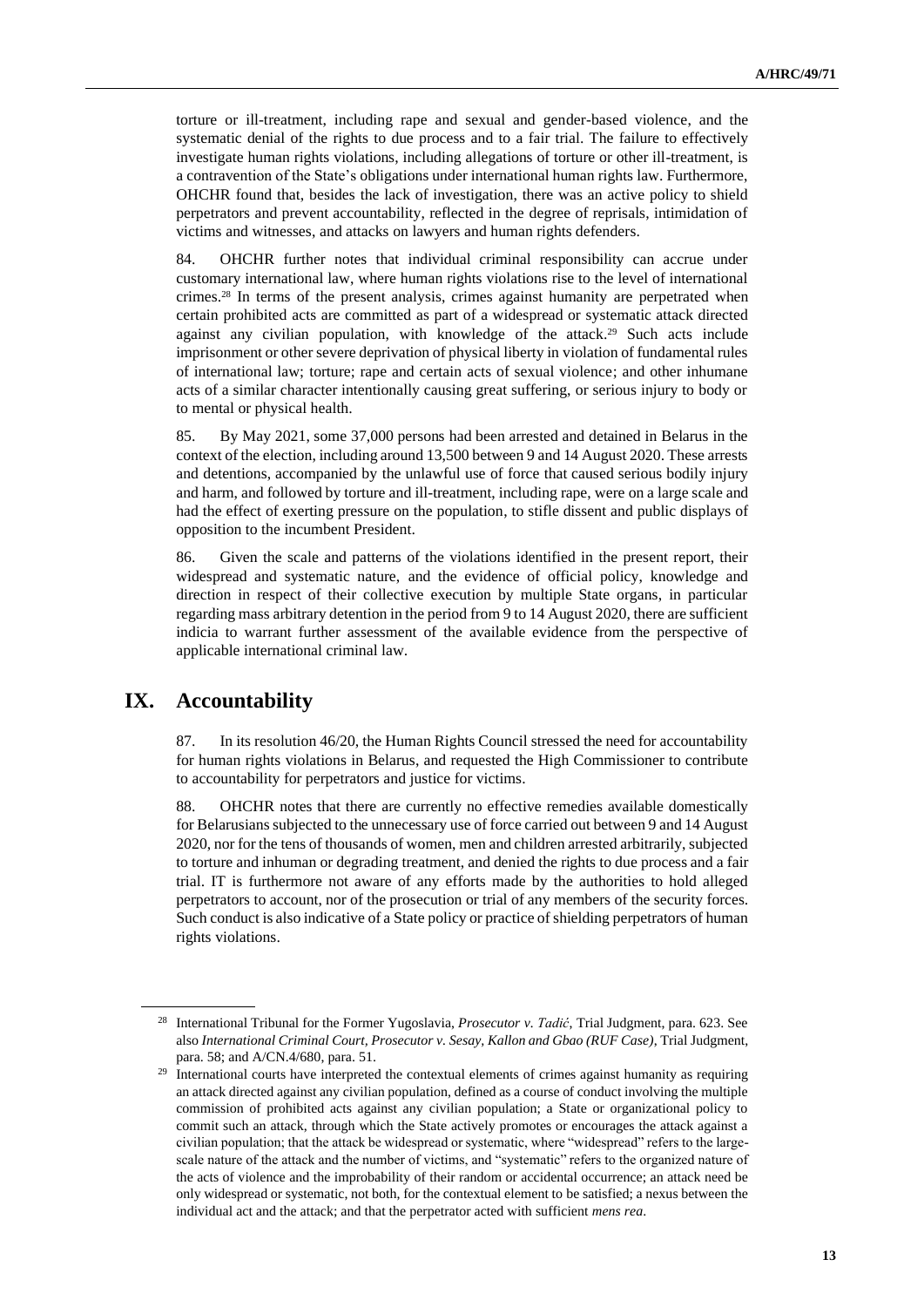89. Few meaningful avenues for justice remain for the victims within Belarus because of the role of prosecutors and lack of independence of the judiciary, the denial of the right to a fair trial, and the intimidation to which lawyers are subjected. Systemic flaws in the rule of law facilitate the use of the judiciary as an instrument of repression and a means to avoid accountability for violations. Without effective investigations and remedies, currently there is no reasonable expectation for justice to be delivered for human rights violations committed in Belarus.

90. As a State party to the International Covenant on Civil and Political Rights and the Convention against Torture, Belarus has an obligation to ensure that its competent authorities proceed to a prompt and impartial investigation wherever there are reasonable grounds to believe that an act of torture or ill-treatment has been committed in any territory under its jurisdiction.<sup>30</sup> Victims of torture also have the right to report a complaint and to have their cases promptly and impartially examined, and to protection against intimidation.<sup>31</sup> Moreover, victims of all human rights violations have the right to reparation, including measures of satisfaction and compensation.

91. OHCHR notes that criminal investigations have been initiated in at least four competent jurisdictions outside Belarus in relation to the human rights violations and potential international crimes committed in Belarus.<sup>32</sup> In this regard it is vital that efforts to collect, document and preserve evidence of the violations continue with a view to assisting future accountability processes.

92. Pursuant to relevant United Nations protocols, the material collected, preserved, analysed and stored by OHCHR during its examination may be sought by national or international investigative or judicial authorities seeking to pursue accountability measures.<sup>33</sup> Opportunities to consider such cooperation within the United Nations framework for engagement with national authorities arise where informed consent to share statements, supplementary material or other documentary evidence has been given by its provider, and where such accountability processes are consistent with international human rights standards.

### **X. Recommendations**

93. **The High Commissioner recalls all the recommendations made in her previous report to the Human Rights Council (A/HRC/46/4).**

94. **The High Commissioner further recommends that the Government of Belarus:**

Immediately release all prisoners sentenced on politically motivated **grounds and cease all other ongoing violations of human rights identified in the present report, including the systematic repression of civil society, independent media and opposition groups, and refrain from committing such violations in the future;**

(b) **Promptly initiate effective, transparent and independent investigations into all past violations of human rights that can be qualified as crimes under national or international law, including mass arbitrary arrest and detention, torture and other ill-treatment, and the gender dimension of any such crimes, and ensure that investigations can cover the full chain of command that may bear individual criminal responsibility;**

(c) **Provide full reparation, including compensation, restitution, rehabilitation, appropriate forms of satisfaction and guarantees of non-repetition to all victims of human rights violations, in accordance with international and domestic law;**

<sup>30</sup> Convention against Torture, art. 12.

<sup>31</sup> Ibid., art. 13.

<sup>&</sup>lt;sup>32</sup> See also Yearbook of the International Law Commission, 2014, vol. II (Part Two), chap. VI.

<sup>33</sup> See ST/SGB/2007/6 and ST/SGB/2007/5. See also the Personal Data Protection and Privacy Principles, adopted by the High-level Committee on Management on 11 October 2018.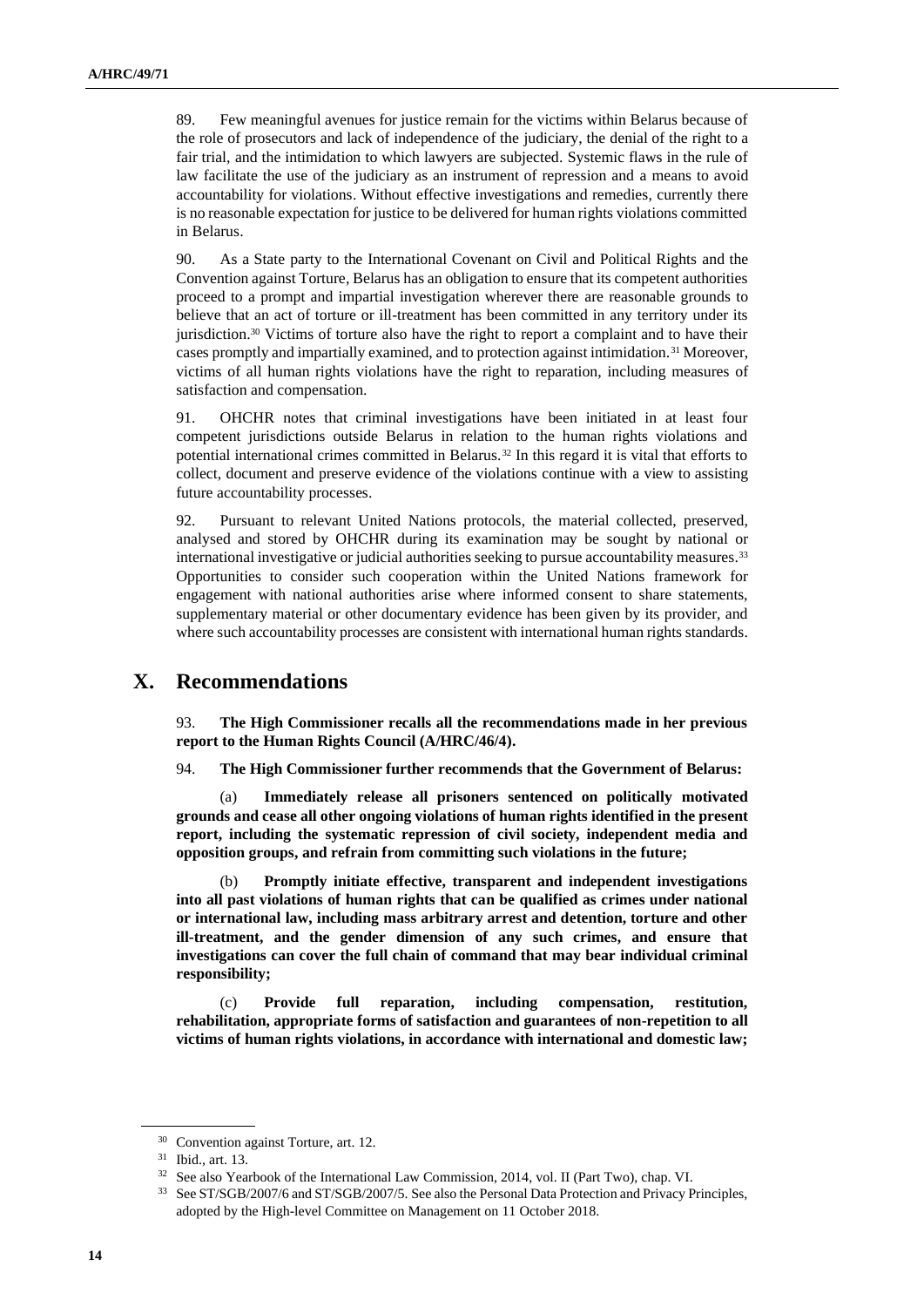(d) **Implement structural reforms that can enable the full realization of the right to participate in public affairs and other related civil and political rights, including the freedoms of expression, peaceful assembly and association, for all Belarusians;**

(e) **Implement structural reforms that can enable the creation of an independent judiciary free from executive influence that can serve as a guarantor of human rights and the rule of law, including respect for the independence of lawyers and their protection;**

(f) **Provide access to and ensure cooperation with OHCHR and all special procedures of the Human Rights Council, including the Special Rapporteur on the situation of human rights in Belarus;**

Give effect to the decisions of the Human Rights Committee in the context **of individual communications under the Optional Protocol to the International Covenant on Civil and Political Rights and to the recommendations made by international human rights mechanisms, and refrain from any reprisal against those who cooperate with United Nations mechanisms.**

95. **The High Commissioner recommends that other States Members of the United Nations:**

(a) **Engage with the Belarusian authorities through continuing dialogue, with a view to ensure the State's full compliance with its obligations under international human rights law, and in this context consider appropriate use of the opportunities provided by the relevant international and regional human rights mechanisms to vindicate these obligations;**

(b) **Work towards accountability through national proceedings based on accepted principles of extraterritorial and universal jurisdiction, as relevant and in accordance with international law and, in combination, explore other targeted measures against credibly alleged perpetrators of grave human rights violations and abuses;**

(c) **Review, in this regard, their domestic legal systems with a view to addressing and removing structural barriers that may hinder effective investigations and prosecutions based on extraterritorial or universal jurisdiction, consistent with international law, including through any necessary legislative amendments and the provision of adequate resources, personnel and training to the relevant investigative, prosecutorial and judicial authorities;**

(d) **Ensure effective cooperation with other States engaged in accountability efforts at the national level, including through effective coordination, informationsharing, provision of mutual legal assistance and extradition, as relevant;**

(e) **Fully respect the principle of non-refoulement, in particular with respect to human rights defenders, journalists and victims of human rights violations who have fled Belarus to their territories, and take measures to protect their rights and enable them to lead dignified lives, including through the enjoyment of the right to work and by providing full access to public and social services in their territories, as well as to full rehabilitation services for victims of gross human rights violations, including torture;**

(f) **In view of the broad suppression of civil society in Belarus, consider supporting civil society actors engaged with respect to Belarus in their efforts to promote and protect human rights in the country, including in the context of accountability for human rights violations;**

(g) **Consider supporting further efforts to document and preserve information and evidence of human rights violations committed in Belarus for the purposes of present and future accountability measures.**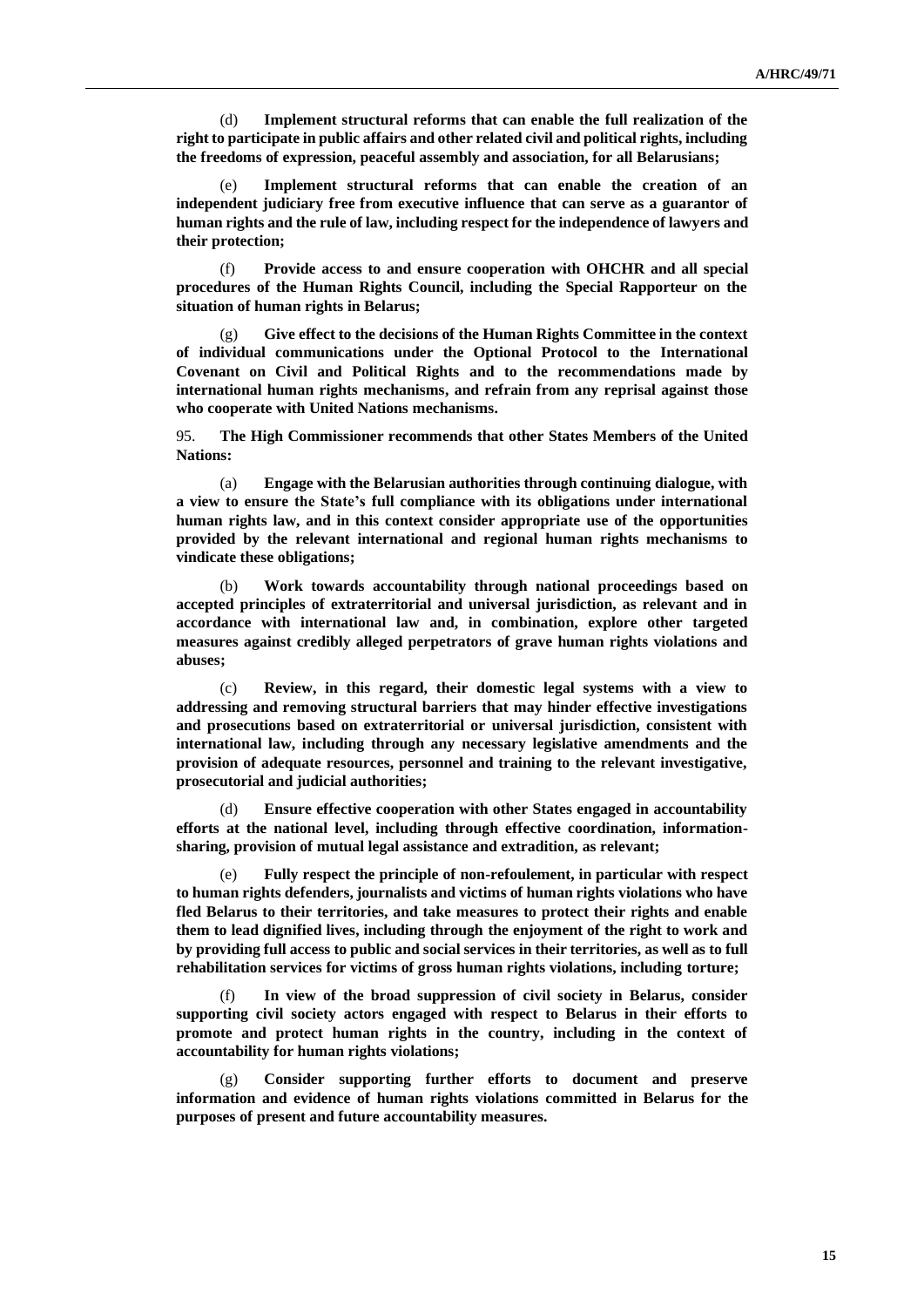### **Annex I**

# **Organizational and command and control structures of the Belarusian Ministry of Interior, special and armed forces and law enforcement agencies**

1. The internal security sector of Belarus comprises the Ministry of Internal Affairs and the Internal Troops subordinate to it; the Committee for State Security (KGB); the Operations and Analysis Centre under the President and the Presidential Security Service; the structures of the State Border Committee; the investigative division of the State Control Committee; the State Customs Committee; and the Main Intelligence Directorate of the Belarusian Armed Forces. While enough information is available to establish the involvement of the abovelisted agencies in the events that occurred during the 9 to 14 August period, only the key agencies of the security sector are listed here.

2. The Security Council is the supreme collective coordinating and enforcing the powers of the President on matters of national security. The President appoints the members of the Council who among others determine key national interests, real and potential external and internal security threats, submit proposals to the President regarding domestic policies in ensuring public security, put forward preventive measures to prevent emergency situations and coordinate activities of the government authorities.

3. The Presidential Security Service is responsible for ensuring the security of senior officials of the Belarusian state and ensuring the security of protected objects.

4. The Ministry of Internal Affairs oversees the Penal Correction Department (PCD), the Main Directorate for Combatting Organized Crime and Corruption (GUBOPiK), the Internal Troops, and the Almaz Special Anti-Terrorism Unit.

5. The Penal Correction Department (PCD) oversees all Ministry of Internal Affairs' detention facilities.<sup>34</sup> The head of the PCD is nominated by the Minister of Internal Affairs and appointed by the President. The head of the PCD reports directly to the Minister of Internal Affairs.

6. The Main Directorate for Combatting Organized Crime and Corruption (GUBOPiK) is a unit within the Ministry of Internal Affairs. The Third Department, responsible for countering extremism, has three divisions: the first division is responsible for "countering extremism in radical public and other formations"; the second division is responsible for "countering extremism in ethnic and religious formation and illegal migration"; and the third division is responsible for computer intelligence.

7. In August 2020, four so-called "Attack Groups" were created, comprising of personnel from GUBOPiK who were in command and supported by servicemen of the special operations forces of the Armed Forces.

8. The Internal Troops are a paramilitary gendarmerie forces, subordinate to the Ministry of Internal Affairs that includes the Minsk-based 3rd Red Banner Separate Special-Purpose Brigade (Military 3214 "Uruchenskaya Brigade"), whose Special Rapid Response Unit (SOBR) performs crowd control functions as part of the riot police system. The Ministry of Internal Affairs has the authority to conduct investigations into alleged misconduct by all subordinate forces.

9. The Almaz Special Anti-Terrorism Unit (Almaz), a special-purpose detachment of the Ministry of Internal Affairs, was also deployed to operationally assist in the dispersal of mass protests.

<sup>&</sup>lt;sup>34</sup> All heads of facilities where persons accused or convicted are held are appointed and subordinate to this department. Subordinated to the PCD are regional and Minsk city subdivisions (UDIN). All correctional and pre-trial detention facilities in their territories report to the UDIN.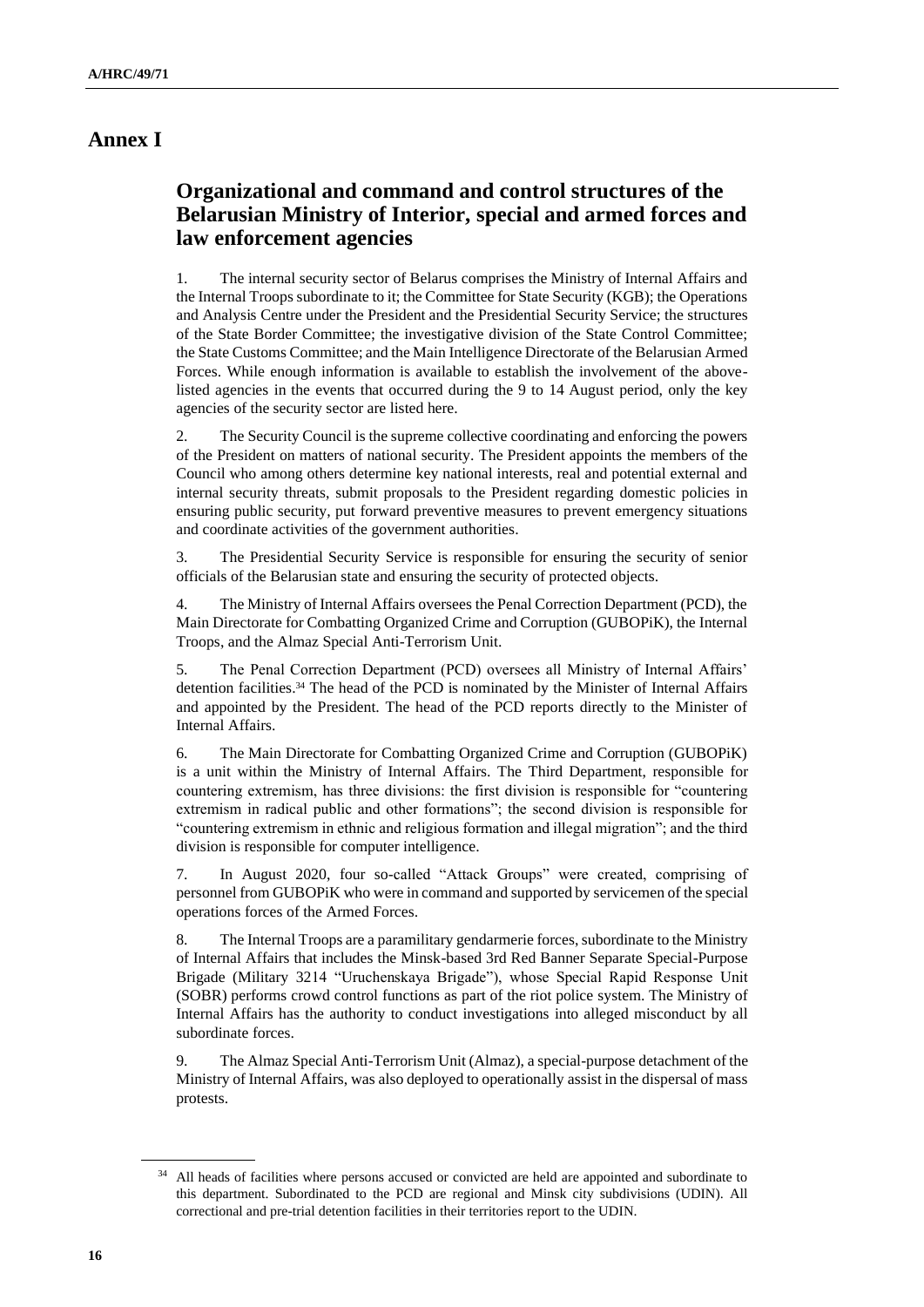10. Alongside the abovementioned Ministry of Internal Affairs bodies, the forces and officials of the Committee for State Security (KGB); the Operations and Analysis Centre under the President; the Investigative Committee; and the Ministry of Defence were involved in the events during the 9 to 14 August period.

11. The Committee for State Security of the Republic of Belarus (KGB) is Belarus' national intelligence agency. The Alpha Group is an elite KGB unit dedicated to antiterrorism operations, that can be tasked to assist operationally the Public Security Police and other law enforcement agencies.

12. The Operations and Analysis Centre under the President of the Republic of Belarus (OAC) is the state security agency in charge of classified information and state secrets, responsible for the information environment and telecommunication channels including internet traffic control.

13. The Investigative Committee, a body nominally independent from the Ministry of Internal Affairs, is exercising authority in the area of pre-trial criminal proceedings.

14. The Ministry of Defence ordered the transfer of servicemen from the 5th Spetsnaz Brigade to assist the Special Purpose Police Department (OMON).